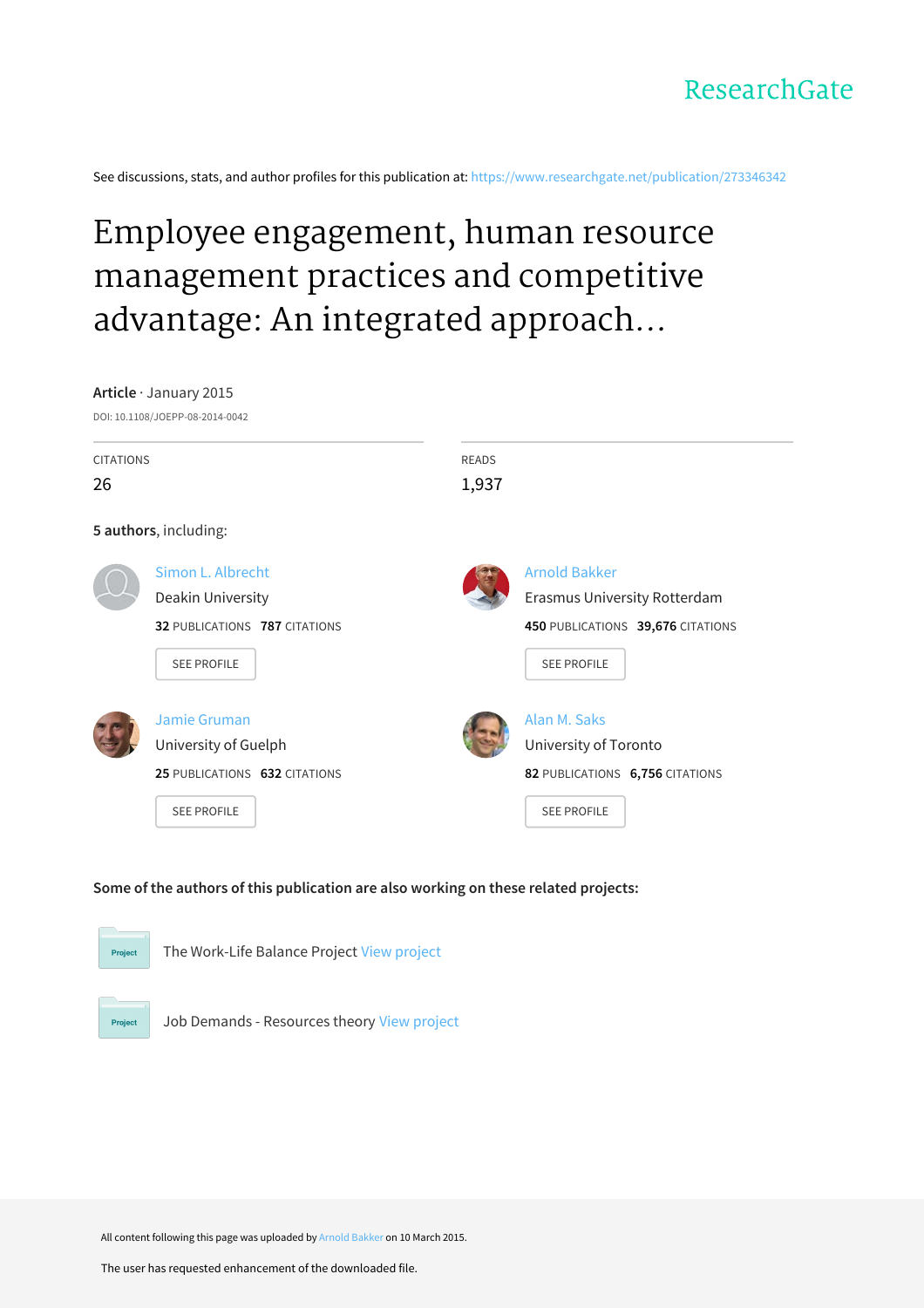



### **Journal of Organizational Effectiveness: People and Pereformal**

Employee engagement, human resource management practices and competitive advantage: An integrated approach

Simon L Albrecht Arnold B Bakker Jamie A Gruman William H Macey Alan M Saks

### **Article information:**

To cite this document:

Simon L Albrecht Arnold B Bakker Jamie A Gruman William H Macey Alan M Saks , (2015),"Employee engagement, human resource management practices and competitive advantage", Journal of Organizational Effectiveness: People and Performance, Vol. 2 Iss 1 pp. 7 - 35 Permanent link to this document: <http://dx.doi.org/10.1108/JOEPP-08-2014-0042>

Downloaded on: 09 March 2015, At: 08:00 (PT) References: this document contains references to 143 other documents. To copy this document: permissions@emeraldinsight.com The fulltext of this document has been downloaded 9 times since 2015\*

Access to this document was granted through an Emerald subscription provided by esjoepp

### **For Authors**

If you would like to write for this, or any other Emerald publication, then please use our Emerald for Authors service information about how to choose which publication to write for and submission guidelines are available for all. Please visit www.emeraldinsight.com/authors for more information.

### **About Emerald www.emeraldinsight.com**

Emerald is a global publisher linking research and practice to the benefit of society. The company manages a portfolio of more than 290 journals and over 2,350 books and book series volumes, as well as providing an extensive range of online products and additional customer resources and services.

Emerald is both COUNTER 4 and TRANSFER compliant. The organization is a partner of the Committee on Publication Ethics (COPE) and also works with Portico and the LOCKSS initiative for digital archive preservation.

> \*Related content and download information correct at time of download.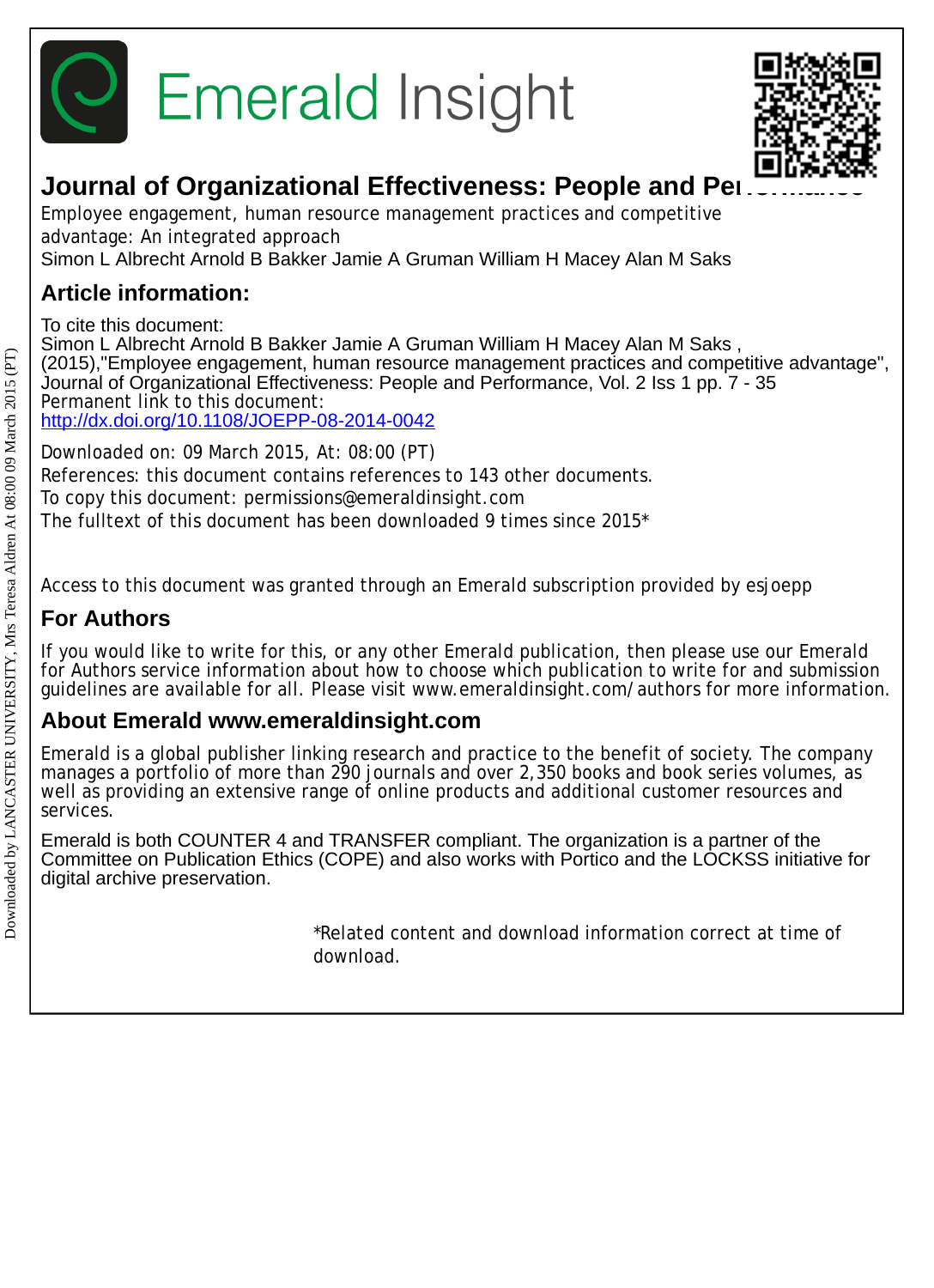## Employee engagement, human resource management practices and competitive advantage

### An integrated approach

Simon L. Albrecht School of Psychology, Deakin University, Burwood, Australia Arnold B. Bakker Department of Work and Organizational Psychology, Erasmus University Rotterdam, Rotterdam, The Netherlands Jamie A. Gruman Department of Business, University of Guelph, Guelph, Canada William H. Macey CEB, Rolling Meadows, Illinois, USA, and Alan M. Saks Centre for Industrial Relations and Human Resources, University of Toronto, Toronto, Canada

#### Abstract

Purpose – The purpose of this paper is to argue in support of a model that shows how four key HRM practices focused on engagement influence organizational climate, job demands and job resources, the psychological experiences of safety, meaningfulness and availability at work, employee engagement, and individual, group and organizational performance and competitive advantage.

Design/methodology/approach – This conceptual review focuses on the research evidence showing interrelationships between organizational context factors, job factors, individual employee psychological and motivational factors, employee outcomes, organizational outcomes and competitive advantage. The proposed model integrates frameworks that have previously run independently in the HR and engagement literatures.

Findings – The authors conclude that HRM practitioners need to move beyond the routine administration of annual engagement surveys and need to embed engagement in HRM policies and practices such personnel selection, socialization, performance management, and training and development. **Practical implications** – The authors offer organizations clear guidelines for how HR practices (i.e. selection, socialization, performance management, training) can be used to facilitate and improve employee engagement and result in positive outcomes that will help organizations achieve a competitive advantage.

Originality/value – The authors provide useful new insights for researchers and management professionals wishing to embed engagement within the fabric of HRM policies and practices and employee behaviour, and organizational outcomes.

Keywords Organization effectiveness, Engagement, HR architecture

Paper type Conceptual paper

The topic of employee engagement has attracted enormous interest over the past decade or two. Macey *et al.* (2009) commented that "rarely has a term [...] resonated as strongly with business executives as employee engagement has in recent years" (p. xv). Consequently, considerable progress has been made with respect to clarifying

Human resource management practices

7



Journal of Organizational Effectiveness: People and Performance Vol. 2 No. 1, 2015 pp. 7-35 © Emerald Group Publishing Limited 2051-6614 DOI 10.1108/JOEPP-08-2014-0042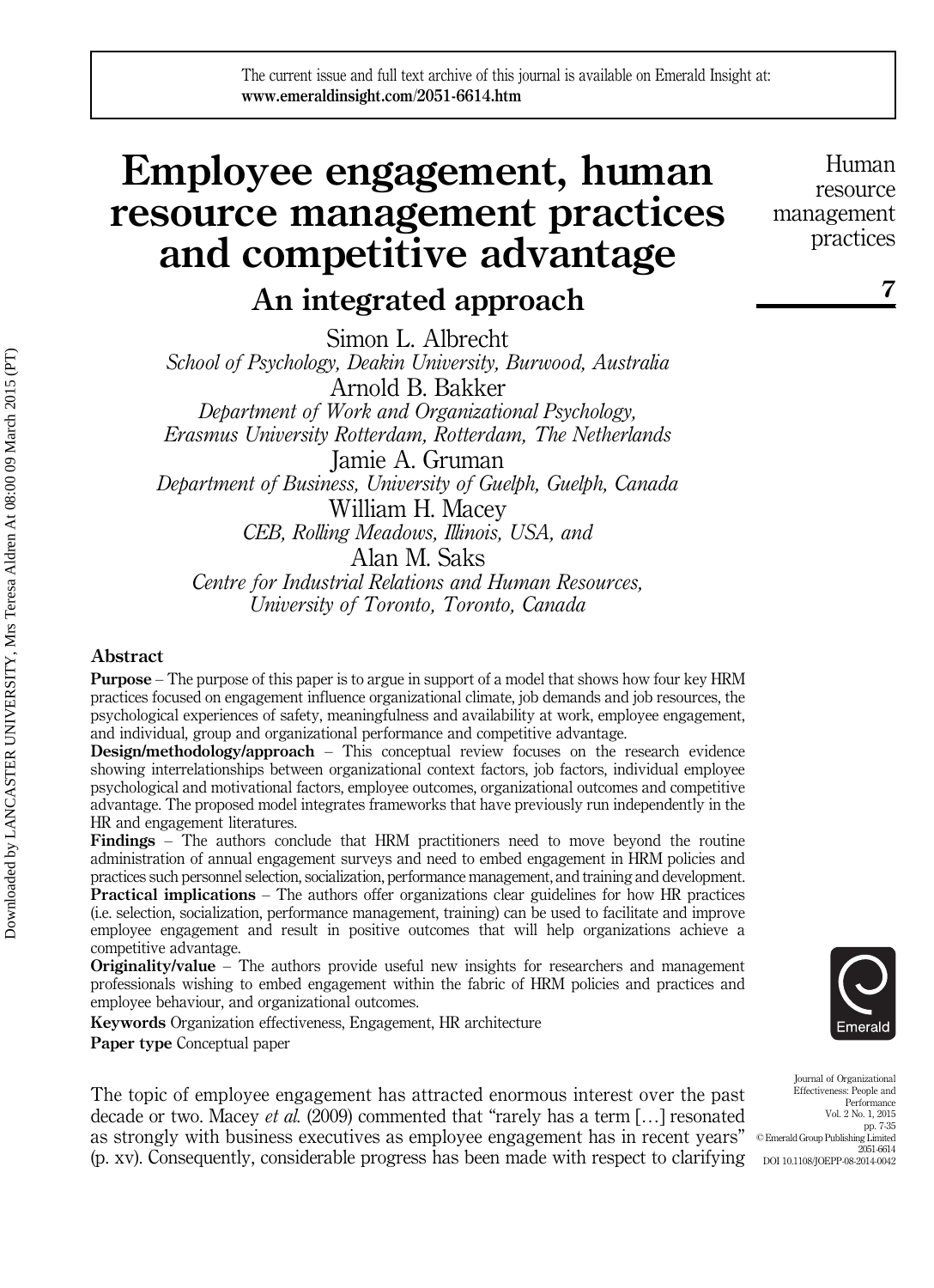and defining the construct, distinguishing it from related, though not identical constructs (Hallberg and Schaufeli, 2006), and understanding its antecedents and outcomes (see Bakker et al., 2014; Christian et al., 2011; Crawford et al., 2010; Demerouti and Cropanzano, 2010; Halbesleben, 2010; Mauno et al., 2010 for meta-analyses and reviews). Despite this progress, relatively low levels of employee engagement continue to be reported in organizations across the globe. Aon Hewitt (2013), for example, reported that four out of every ten employees they surveyed were not engaged, and two out of ten were actively disengaged.

In this paper we argue that, in order to deliver its purported benefits, engagement needs to be explicitly embedded within an integrated system of HRM policies, practices and procedures (Guest, 2014). We present, as Figure 1, a high level model to help explain how a strategic focus on engagement can lead to competitive advantage. In so doing, we aim to provide integration across the human resource management and engagement literatures that, until now, have largely run in parallel. More specifically, by integrating HRM-performance models (Becker et al., 1997; Guest 1997), high performance human research practices (HPHRP) frameworks (Kehoe and Wright, 2013; Sun et al., 2007), job-demands resources theory (Bakker and Demerouti, 2014), and SHRM-engagement frameworks (e.g. Sparrow, 2014), we map a series of organizational level, job level, and individual difference factors that help explain how four key engagement-focused HR practices lead to engagement and subsequently to downstream performance outcomes. By drawing on constructs identified in the HR and engagement literatures, we specifically address the mechanisms by which HR practices and engagement contribute to competitive advantage.

In terms of broad empirical support for the proposed model, research has shown that HRM systems can influence perceptions of organizational climate (e.g. Gelade and Ivery, 2003; Zacharatos et al., 2005). Research has also shown that organizational climate can influence job resources and job demands (e.g. Dollard and Bakker, 2010), that in turn influence personal resources such as the psychological experience of safety, meaningfulness, and availability, that in turn influence engagement (e.g. Kahn, 1990; May *et al.*, 2004). Engagement has also been argued to influence the extent to which employees engage job crafting behaviour (Tims *et al.*, in press), and the extent to which they will voice ideas, suggestions, and concerns (Morrison, 2014). Furthermore, employee engagement has been shown to influence a range of attitudinal, behavioural, performance, and financial outcomes (e.g. Christian et al., 2011; Halbesleben, 2010; Macey et al., 2009; Xanthopoulou et al., 2009a). Halbesleben's (2010) meta-analysis, for example, showed engagement is positively associated with commitment ( $\rho = 0.38$ ), health ( $\rho = 0.20$ ), turnover intention ( $\rho = -0.26$ ) and performance ( $\rho = 0.36$ ). The arrows in Figure 1 suggest direct, indirect, and reciprocal relationships among the elements within the model. The modelling of direct and indirect relationships reflects the proximal and distal influence that HR practices and organizational climate, for example, can have on the individual experience of job resources, psychological safety, engagement, and on further downstream variables such as absence and turnover. Similarly, personality traits such as conscientiousness and extraversion can influence individual experience of job resources, psychological safety, engagement, and further downstream variables such as job satisfaction, commitment, absence, and turnover intention. This argument is consistent with research showing, for example, that individual difference factors influence constructs such as job satisfaction (Connolly and Viswesvaran, 2000; Judge et al., 2002). The reverse direction grey arrows are consistent with research (e.g. Schneider *et al.*, 2003) showing that outcomes such as firm performance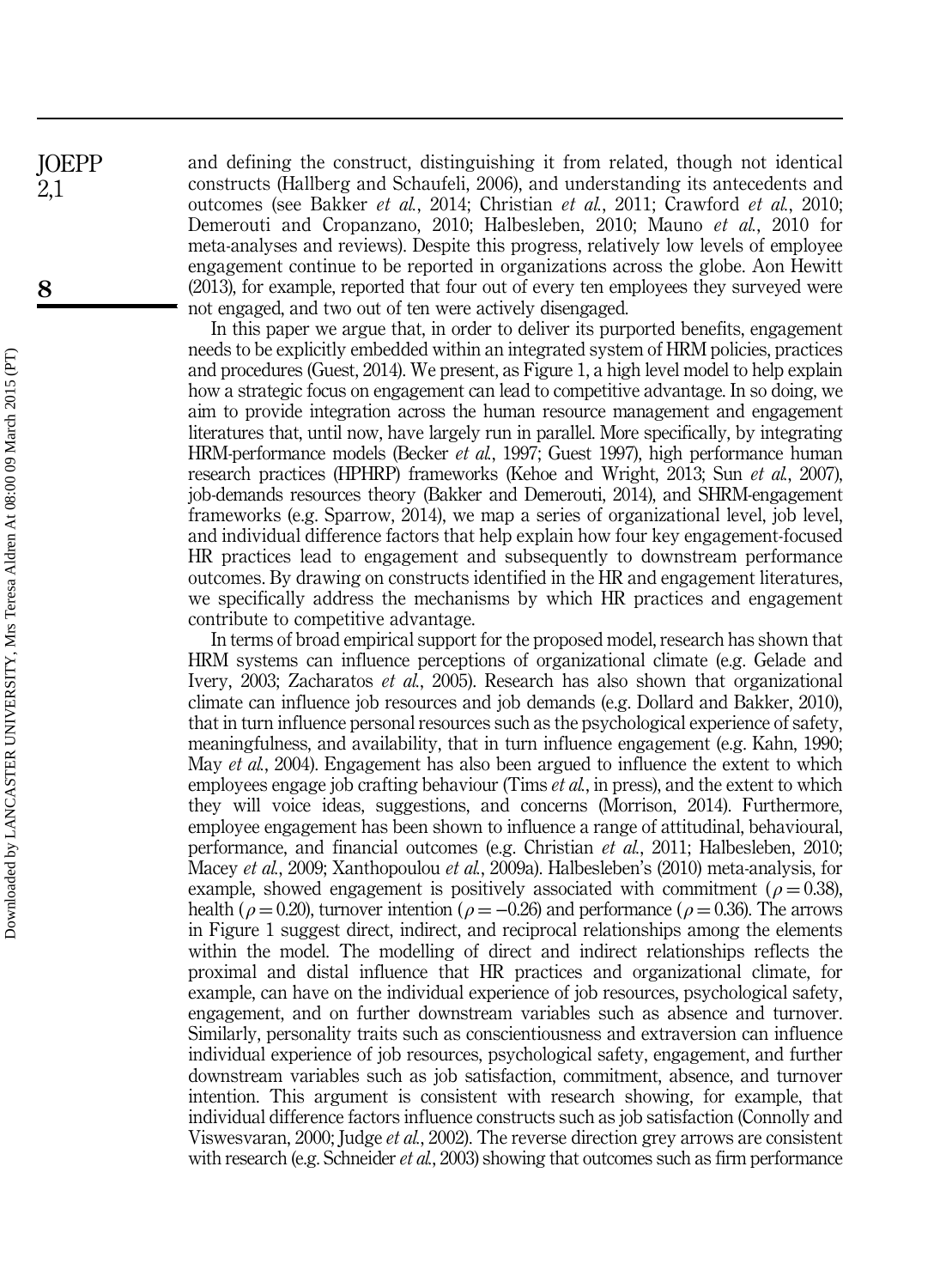

Human resource management practices



Downloaded by LANCASTER UNIVERSITY, Mrs Teresa Aldren At 08:00 09 March 2015 (PT) Downloaded by LANCASTER UNIVERSITY, Mrs Teresa Aldren At 08:00 09 March 2015 (PT)

Strategic engagement g<br>ure 1.<br>model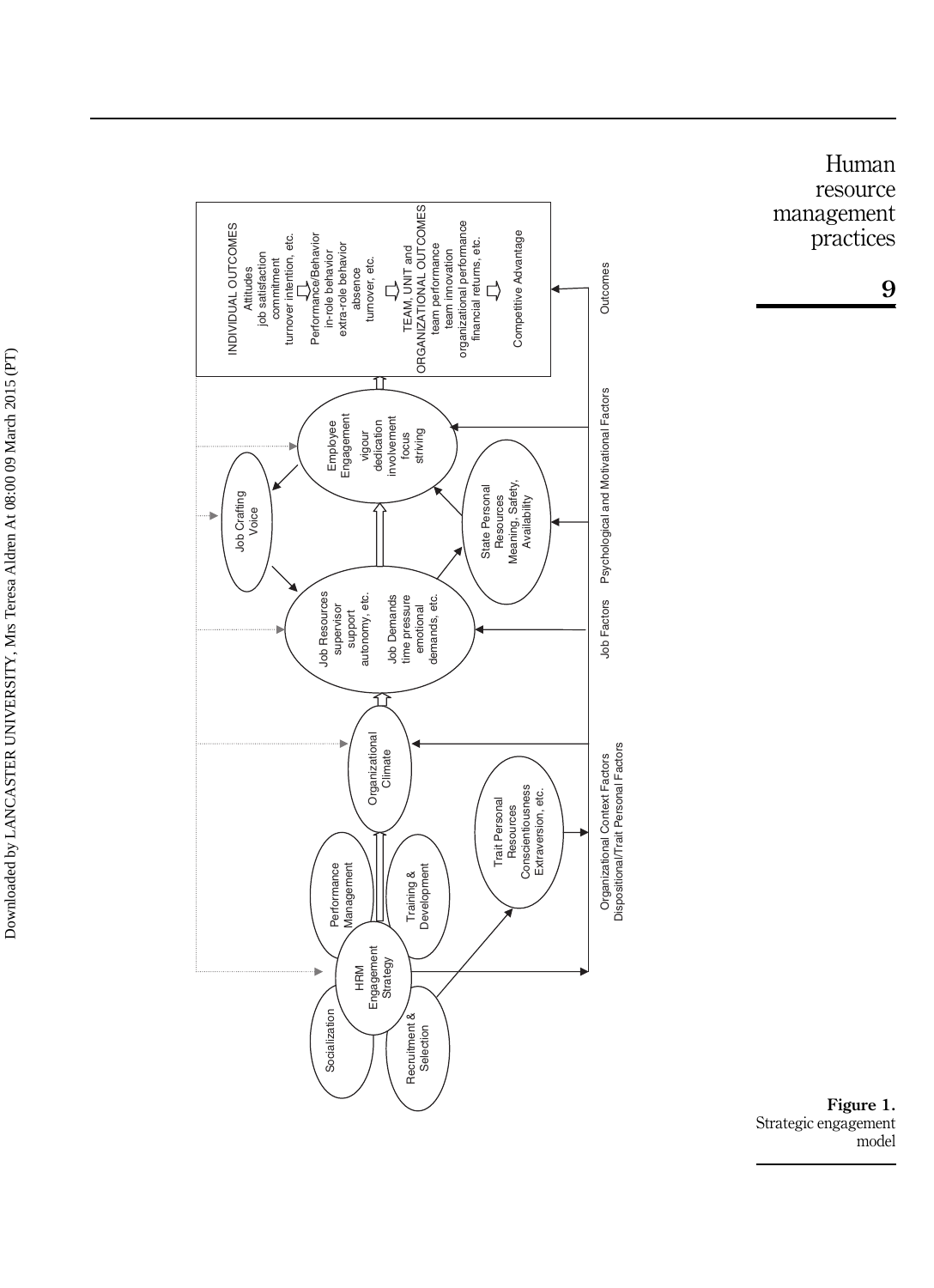also predict "upstream" engagement related constructs such as job satisfaction and organizational climate.

There are a number of well-developed theoretical frameworks that help explain how human resource management systems can result in competitive advantage. Becker et al.'s (1997) HRM-performance model, for example, explains how the design of HRM systems that support and develop employee skills and motivation will result in increased productivity, creativity and discretionary effort that will in turn result in improved performance, profit, and growth. Similarly, Guest's (1997) HRM-performance model explains how HRM selection, training, appraisal, reward, job design and involvement practices result in employee effort, cooperation, involvement, and discretionary behaviour that, in turn, result in improved individual performance and increased organizational profit and return on investment. Purcell et al's (2003) widely cited AMO framework  $(A =$ abilities, M = motivation, O = opportunity to participate) also emphasizes the key role that employee motivation plays in the translation of HR practices into organizational performance and sustained competitive advantage. Posthuma et al.'s (2013) high performance work practices (HPWS) taxonomy and the HPHRP framework (Kehoe and Wright, 2013) also propose links between HRM practices and organizational performance. Selection, performance development, and training and development, as key HRM practices, are common to most of these frameworks. Sun et al. (2007), for example, specified selective staffing, general skills training and ongoing appraisal as key processes in their configuration of HPHRPs. Although socialization is less often explicitly recognized in models linking HR practices and performance (Saks and Gruman, 2014), meta-analyses have confirmed the important role that socialization or "on-boarding" has in shaping individual attitude and performance outcomes (e.g. Saks et al., 2007).

Consistent with the theories and frameworks linking HR practices and organizational performance, there is strong and growing evidence showing that HPWS and HPHRP are related to productivity, voluntary turnover, profitability, growth, innovation, customer service, survival, and firm-level performance (e.g. Combs et al., 2006; Jiang et al., 2012; Wright *et al.*, 2005). Jiang *et al.*'s (2012) recent meta-analysis, for example, showed that the AMO dimensions of HRM systems influenced firm financial outcomes directly and indirectly through human capital, employee motivation, voluntary turnover, and operational outcomes.

Despite the accumulating evidence supporting the nexus between HPHRPs and organizational performance, it is widely accepted that there is a lack of clarity as to how such relationships unfold (Becker and Huselid, 2006; Guest, 2011). Messersmith et al. (2011), for example, argued that "theorists have lamented a lack of clear understanding of the key mediating factors that link the utilization of HPWS to firm performance" (p. 1105). Becker and Huselid (2006), lamenting the absence of research evidence explaining how HR practices lead to organizational performance, identified the "'black box' as the most pressing theoretical challenge facing SHRM" (p. 899). The mediators so far identified have been limited in scope and have not sufficiently acknowledged the influence of intervening variables such as organizational climate, job characteristics, need satisfaction, and motivation. Messersmith *et al.* (2011), for example, while modelling the mediating role of job satisfaction, commitment and empowerment in the relationship between HPWSs and department performance, did not include the known influence of job resources and job demands on job satisfaction, commitment and performance (Humphrey et al., 2007).

Truss et al. (2013) recently proposed that employee engagement may finally provide the key to understanding how effective HRM practice can lead to higher individual and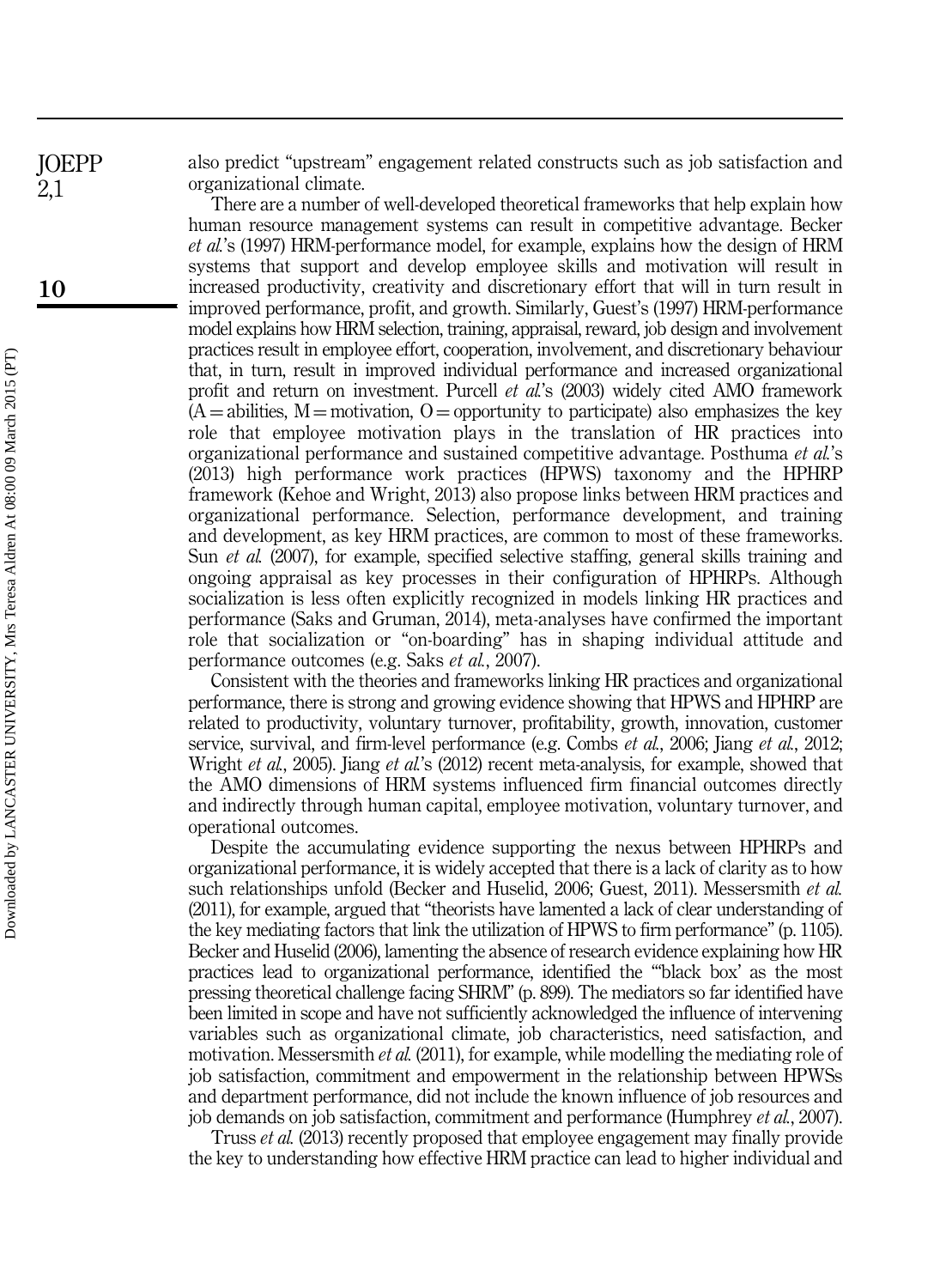organizational performance. Nonetheless, the conceptual and empirical links between HRM practices and employee engagement, and between engagement and performance, are not well established (Guest, 2014; Sparrow, 2014; Sparrow and Balain, 2010). To date, there has only been limited research examining how HRM practices influence individual and organizational outcomes through employee engagement (e.g. Alfes *et al.*, 2013a, b; Sparrow, 2014; Truss *et al.*, 2013). Given that employee engagement is fundamentally a motivational construct, further integration of the engagement and HR literatures and frameworks (e.g. AMO, HPHRPs) is clearly warranted.

In the following sections, we first provide a brief overview of employee engagement and describe how it can function as an integrating construct explaining individual performance, organizational performance, and competitive advantage. Then, and consistent with Figure 1, we describe how four key engagement-related HR practices (employee selection, socialization, performance management, and learning and development) influence organizational climate, the demands and resources experienced by employees in their work roles, the psychological experience of meaningfulness, safety and availability, employee engagement, and attitudinal, behavioural and performance outcomes. Even though we address each HRM practice as a relatively discrete element of the HRM system, the SHRM and HPHRP literatures suggest that synergistic systems or "bundles" of HRM practices are more effective at influencing individual and organizational outcomes, and ultimately competitive advantage, than discrete or disconnected HRM practices and initiatives (Becker and Huselid, 2006). Overall, with a focus on engagement, we aim to contribute towards explaining the "black boxes" that describe "the strategic logic between a firm's HRM architecture and its subsequent performance" (Becker and Huselid, 2006, p. 899):

P1. Human resource practices strategically focused on engagement will directly influence organizational climate and will directly and indirectly influence the demands and resources experienced by employees in their work roles, the psychological experience of meaningfulness, safety and availability, employee engagement and attitudinal, behavioural, and performance outcomes.

#### Employee engagement

While there remains some disagreement among scholars and practitioners about how best to define and measure work engagement (see Bakker et al., 2011), engagement is most often defined within the academic domain as "[…] a positive, fulfilling, work-related state of mind that is characterized by vigour, dedication, and absorption" (Schaufeli et al., 2002, p. 74). More broadly, Kahn (1990, 2010) described engagement as the harnessing of people's selves to their work, such that they fully invest their physical, cognitive, and emotional resources in their work roles. In essence, work engagement is manifested as energy, involvement and a focused striving towards the achievement of organizational goals (Macey and Schneider, 2008; Schaufeli et al., 2002). Schaufeli (2014) argued that despite having slightly different perspectives there are core commonalities between the Kahn (1990) and the Schaufeli et al. (2002) conceptualizations and measures of engagement. Schaufeli noted that both share similar physical-energetic (vigour), emotional (dedication), and cognitive (absorption) components. Although it is unlikely there will ever be universal agreement about a single definition and measure of engagement, energy, involvement and a willingness to contribute to organizational success are nevertheless core to the construct (Bakker *et al.*, 2011). Importantly, researchers (e.g. Christian *et al.*, 2011) have shown that work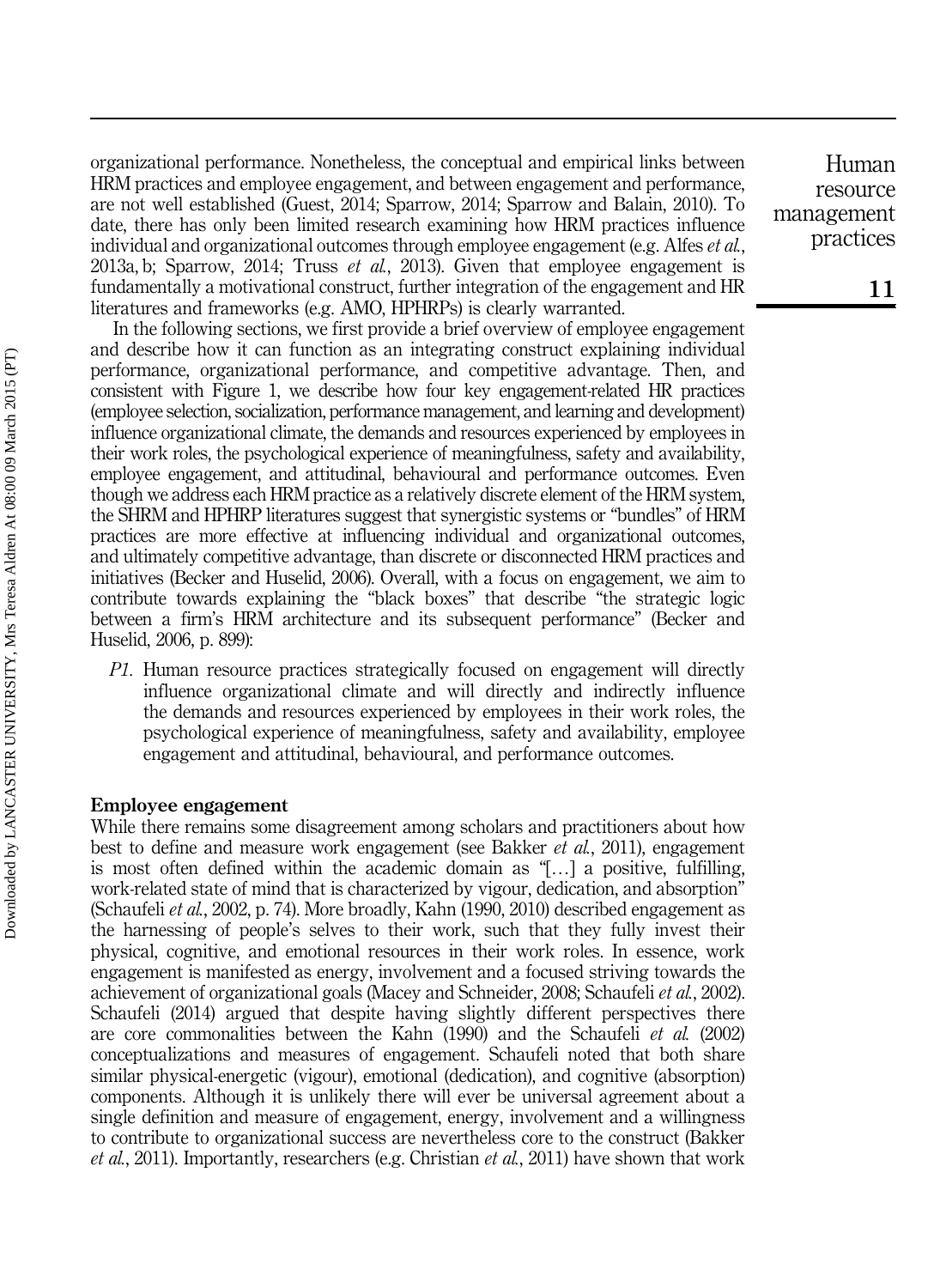engagement can be validly distinguished from related but distinct attitudes such as job satisfaction, job involvement, and commitment.

The job demands-resources ( JD-R) model (Bakker and Demerouti, 2007, 2008, 2014) is the most widely cited theoretical model of work engagement. JD-R theory delineates how job resources (e.g. autonomy, feedback, supervisor support) and personal resources (e.g. self-efficacy, optimism, resilience) directly influence work engagement, which in turn influences important downstream outcomes such as in-role performance, extra-role performance, creativity, and financial returns. Beyond performance-related outcomes, Bakker and Demerouti (2014) noted that JD-R research has also been used to explain important individual well-being outcomes such as burnout, organizational commitment, work enjoyment, connectedness, job satisfaction, and sickness absenteeism. Similarly, Robertson and Cooper (2010) explicitly recognized the important well-being, positive psychological, and eudaimonic or "sense of purpose" dimensions of engagement in a construct they referred to as "full engagement". More generally, intrinsic motivation is fundamental to an understanding of employee engagement (Bakker and Demerouti, 2014).

As implied by the use of the word "job" and the corresponding "J" in JD-R, researchers have generally focused on identifying the job level and individual level demands and resources that influence engagement. There has been less research attention devoted to the influence of contextual-level variables such as clarity of organizational purpose and vision, HRM systems, and organizational climate on engagement. Halbesleben's (2010) meta-analysis, for example, showed that organizational climate has positive links with dimensions of engagement. Alfes *et al.* (2013) showed a positive association between perceived HRM practices and employee engagement in two independent samples. Overall, however, only a limited number of studies have linked such organizational contextual level variables with engagement and more research is required. Figure 1 shows how organizational level variables such as HR practices and organizational climate can be integrated within an elaborated JD-R engagement framework.

#### Engagement and competitive advantage

Consistent with the modelling in Figure 1, research evidence suggests that employee engagement can be a source of competitive advantage. Macey *et al.* (2009), for example, reported substantial differences between firms in the top quartile of average employee engagement from those in the bottom quartile with respect to return on assets, profitability, and market value. Consistent with the modelling in Figure 1, a number of meta-analyses and reviews have also demonstrated that engagement is positively associated with attitudinal, behavioural, and performance related outcomes (e.g. Christian et al., 2011; Demerouti and Cropanzano, 2010; Halbesleben, 2010; Mauno et al., 2010; Simpson, 2008). Although performance is a complex and multi-faceted construct (see Demerouti and Cropanzano, 2010), consistent with Griffin et al. (2007), Figure 1 acknowledges that performance can usefully be examined at the level of the individual, the unit or team, and the organization, and by distinguishing between task, adaptive, and proactive performance at each of the levels. In support of the modelling, metaanalyses (e.g. Christian *et al.*, 2011; Rich *et al.*, 2010) have shown that engagement is associated with individual employee task and extra-role performance. Researchers have also recently focused on team level engagement and its relevance to competitive advantage (Albrecht, 2014; Costa et al., 2014; Richardson and West, 2010). Xanthopoulou et al. (2009a) at the organizational level demonstrated a positive relationship between work engagement and daily financial returns in the fast food sector. Our second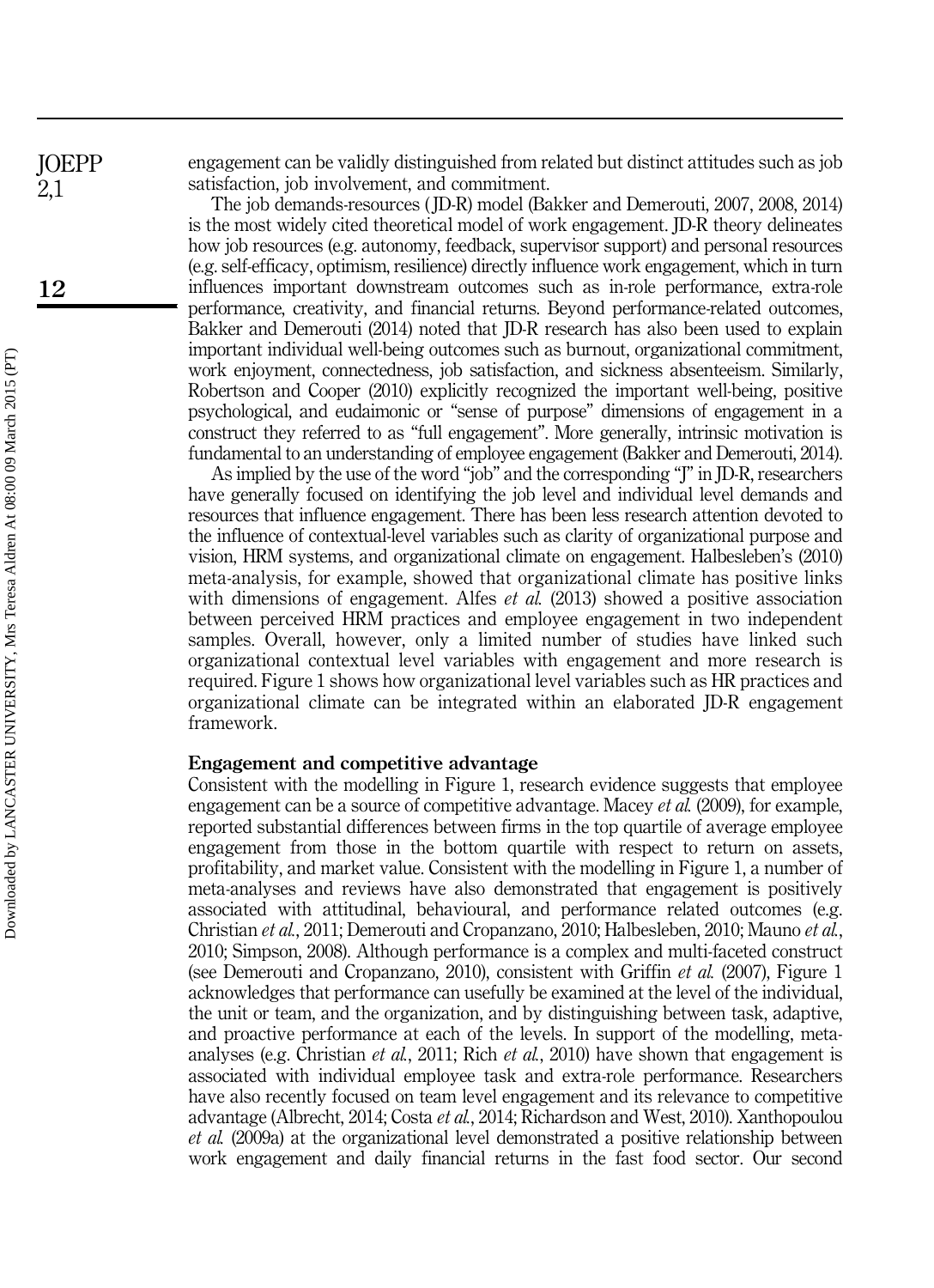proposition therefore suggests that engagement is associated with individual, team and organizational performance and competitive advantage:

P2. Organizations that create the conditions that support, enhance and sustain employee engagement will have higher levels of job, unit and organizational performance, and therefore competitive advantage.

In terms of how a strategic focus on HRM systems creates competitive advantage, as previously noted, there are a number of relevant theoretical frameworks. For example, and consistent with Figure 1, Bowen and Ostroff (2004) explained that human resource management systems influence organizational climate (Bowen and Ostroff, 2004) because the implementation of a coherent, consistent and strategically focused suite of HRM policies, practices and procedures communicates to employees expectations about the skills, knowledge, motivations, attitudes, norms, values, and behaviours expected within their organization (Bowen and Ostroff, 2004). As a consequence "shared perceptions" emerge about the behaviours, values and norms that are important to an organization's functioning. As such organizational climate provides an important upstream context for individual and organizational performance. Sparrow (2001) defined organizational climate as perceptions about a relatively stable set of value orientations of the organization as a whole, facets of organization and management style, espoused values and permitted behaviours, which influence the behaviour of organizational members with respect to organizational effectiveness. Furthermore, when employees experience a coherent system of engagement related policies, practices, and procedures, all aimed at optimizing individual, group and organizational effectiveness, the likelihood of focused effort towards the achievement of organizational goals is heightened (Macey and Schneider, 2008). In support of this claim, Takeuchi *et al.* (2009) showed in a multi-sample study that the influence of HRM practices, in the form of high-performance work systems, on employee attitudes was mediated by organizational climate. Thus, our third proposition is:

P3. Human resource practices strategically focused on engagement will have a direct and positive influence on organizational climate.

#### HRM practices and employee engagement

In this section, we discuss four core HRM practices that are likely to be important for promoting employee engagement: selection, socialization, performance management, and training. The focus is on these four practices because they are core HR functions that organization's need to attend to irrespective of their particular HR strategic focus. Irrespective of whether an organization has, for example, a strategic focus on HPWS through self-managed teams or flexible work arrangements (see Jiang and Liu, 2015), or on engagement, they will nevertheless focus on selection, socialization, performance management, and training. Other researchers have focused on similar core HR practices (e.g. Shipton et al., 2006; Sun et al., 2007). As previously noted, although we discuss each of the four HR practices separately, it is important that they be considered as part of an integrated HR strategy and system (Gratton and Truss, 2003; Guest, 2014).

#### Employee engagement and selection

Contemporary HRM research and practice recognizes that high caliber job applicants are increasingly looking for job roles that include opportunities for challenge, growth and engagement (Collings and Mellahi, 2009; Harter and Blacksmith, 2010). Therefore,

Human resource management practices

Downloaded by LANCASTER UNIVERSITY, Mrs Teresa Aldren At 08:00 09 March 2015 (PT) Downloaded by LANCASTER UNIVERSITY, Mrs Teresa Aldren At 08:00 09 March 2015 (PT)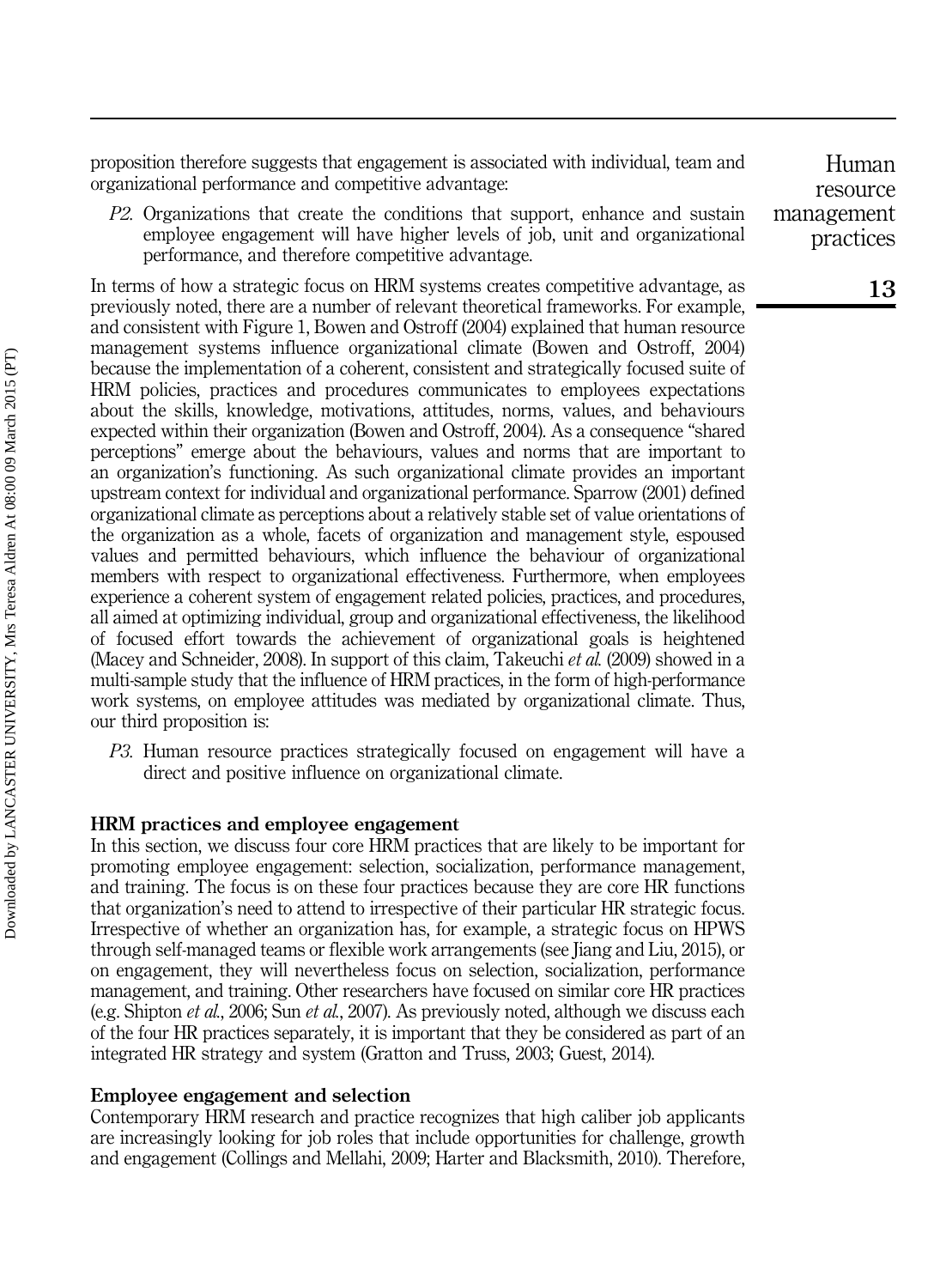to attract and retain high caliber, high achieving, productive, committed and "engaged" employees, organizations need to provide working contexts that provide a good "fit" between the role expectations of prospective employees and their subsequent working environment (Herriot, 2002; Morgeson and Dierdorff, 2011). Kristof (2006) noted in an integrative review of the person-organization fit literature that selection and socialization are often touted as the key to retaining a flexible and committed workforce necessary to meet contemporary competitive challenges. "Fit" has previously been shown to be associated with performance (Verquer et al., 2003) and with engagement (May et al., 2004; Saks and Gruman, 2011).

With respect to a strategic HR focus on engagement as a source of competitive advantage, the potential utility of selection processes has largely been neglected (Inceoglu and Warr, 2011). If organizations want employees who are energetic, dedicated, and focused on achieving organizational goals (Macey and Schneider, 2008) then HR professionals should be able to apply evidence-based selection processes to predict from among a group of applicants those who are most likely to be engaged on the job (Guest, 2014). Such selection processes might, for example, include a combination of personality assessments, structured interviews, assessment centre exercises and reference checks.

Claims that we can select for engagement are not new. Consistent with the interactionist perspective (Terborg, 1981) that behaviour is the result of a continuous interaction between a person and their situational context, Vance (2006) argued that organizations can increase employee engagement "by selecting the candidates who are best suited to the job and the organization's culture" (p. 19). Similarly, Kahn (1990), Macey and Schneider (2008), and Christian *et al.* (2011) argued that individual personality traits are likely to influence the extent to which employees experience and demonstrate engagement at work. More specifically, Inceoglu and Warr (2011) noted that because engagement is defined as a relatively activated and energized state, "it can be predicted that aspects of personality that are themselves more activated and energized will be reflected in engagement" (p. 177). Along similar lines, Guest (2014) recently noted that if there are individual differences in the propensity to become engaged then it follows that "engagement propensity" should be used as a selection criteria. Somewhat surprisingly, there has been limited research or practitioner attention devoted to understanding the links between selection practices and engagement (Inceoglu and Warr, 2011; Mäkikangas et al., 2013). Inceoglu and Warr argued that it is widely agreed that engagement arises from both personal and environmental sources, "theoretical discussions and empirical investigations have so far emphasized one of those, mainly examining engagement as a response to characteristics of the job" (p. 177).

Rather than reviewing how a broad range of different selection methods can be used to select for engagement, we focus here on identifying the key personality predictors of engagement. Personality measures are "increasingly being used by managers and human resource professionals to evaluate the suitability of job applicants for positions across many levels in an organization" (Rothstein and Goffin, 2006, p. 155).

The "Big 5" personality dimensions of Neuroticism (or Emotional Stability), Extraversion, Openness to Experience, Agreeableness, and Conscientiousness (Digman, 1990; Costa and McCrae, 1992) provide a heavily researched and widely accepted taxonomy of personality. With respect to conceptual links between the Big 5 and engagement, conscientiousness should be positively related to engagement "because conscientious individuals have a strong sense of responsibility and are thus more likely to involve themselves in their job tasks" (Christian et al., 2011, p. 100). Extraversion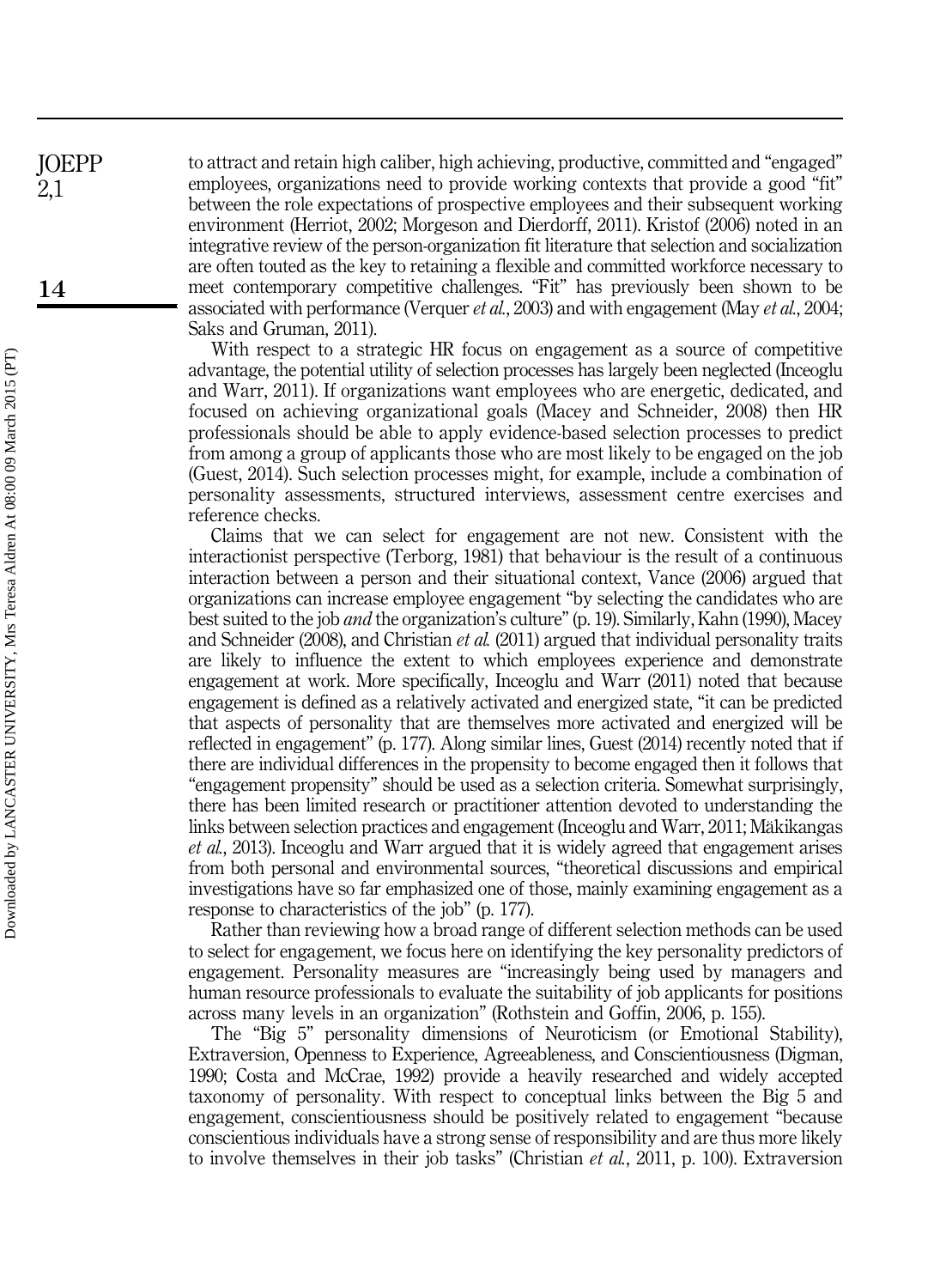should be positively related to engagement because individuals high in positive affect or Extraversion should be "predisposed to experiencing activation, alertness, and enthusiasm" (Christian et al., 2011, p. 100). Neuroticism should be negatively related to engagement because anxious or self-conscious employees are more likely to perceive their work environment as threatening, less safe, and taxing of their emotional resources (Wildermuth, 2010). Agreeableness should be positively associated with engagement because employees high in agreeableness should be better able to "mobilize social supports and resources to engage more directly in their job roles and organizational context" (Wildermuth, 2010, p. 204). Openness to Experience should be positively associated with engagement because engaged employees are more likely to be innovative and open to change (Macey and Schneider, 2008).

Research evidence supports the potential influence of personality on engagement. Christian et al.'s (2011) meta-analysis reported moderately high correlations between engagement and trait Conscientiousness  $(M\rho = 0.42)$  and between engagement and Extraversion/Positive Affectivity ( $M\rho = 0.43$ ). Christian *et al.* did not report correlations between engagement and Openness to Experience, Agreeableness, or Emotional Stability. Inceoglu and Warr (2011), using the OPQ32n (SHL, 2006) to measure personality, reported sample-size corrected correlations of 0.38, 0.33, and 0.40 between job engagement and Emotional Stability, Extraversion, and Conscientiousness, respectively. The correlations for Agreeableness and Openness to Experience were more modest (0.16 and 0.22, respectively). Overall, these findings and additional reviews by Langelaan et al. (2006), Kim *et al.* (2009), and Mäkikangas *et al.* (2013) suggest that trait Neuroticism, Conscientiousness, and Extraversion can potentially be used to predict engagement in organizational contexts.

Beyond "broad" personality dimensions, "narrow" trait personality measures (e.g. sub-facets of the Big 5) might also predict engagement. Inceoglu and Warr (2011), for example, found that the more energized facets of Social Potency (a facet of Extraversion) and Achievement Orientation (a facet of Conscientiousness with sub-facets "vigorous" and "achieving") were significantly associated with engagement. Other trait-like factors such as Generalized Self-Efficacy, Hope, Optimism, Resilience (see Luthans et al., 2007), Core Self-Evaluation (see Rich *et al.*, 2010), and Proactive Personality (Bateman and Crant, 1993) have also been conceptually and empirically linked to engagement. Employees who are dispositionally self-efficacious and proactive are likely to "use their initiative […], engage in proactive service performance […], take charge to bring about change […], proactively solve problems, and implement ideas" (Parker and Collins, 2010, p. 634). It needs to be noted, that although the research evidence clearly shows that personality is associated with engagement, additional research is needed to assess the relative influence of personality vs contextual level variables (e.g. organizational climate, HR practices) and job-level resources (e.g. job autonomy, skill variety, supervisor support). Furthermore, trait activation theory (Tett and Burnett, 2003) suggests that selecting for engagement will only be relevant if the organizational context supports or "activates" the personality traits most predictive of engagement. Therefore, as per Figure 1, organizations need to create the organizational context, job context, and the psychological and motivational factors that support the authentic expression of personal traits (Kahn, 1990; Tett and Burnett, 2003). Organizations that do not invest in the systems, processes and practices that support engagement should not select for engagement:

P4. Both broad and narrow personality dimensions can be included in selection processes aimed at embedding employee engagement in organizational contexts.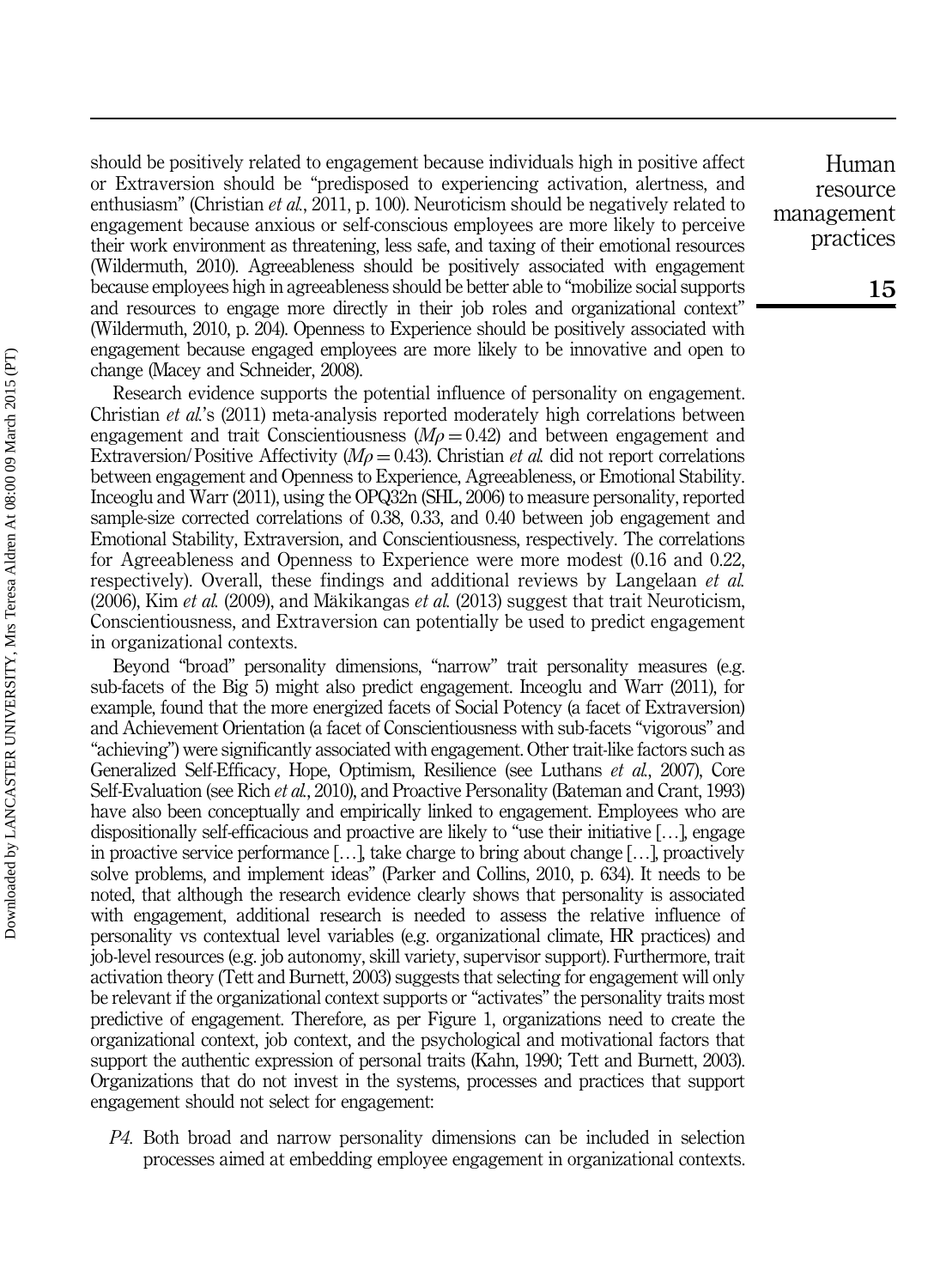The broad traits of Conscientiousness (particularly the achievement dimension), Emotional Stability, and Extraversion will provide utility for selecting energetic and motivated employees who are focused on achieving organizational goals. Finer grain personality traits such as Achievement Striving, Activity Seeking, Social Potency, Generalized Self-Efficacy, Proactivity, Optimism, and Self-Discipline are also likely to predict engagement. **JOEPP** 

> Before concluding this section, it is important to speculate on alternative selection methods that can also be used to predict engagement. For example, structured interviews and assessment centres, given their demonstrated validity as selection methods (Schmidt and Hunter, 1998), might usefully be included in processes designed to select for engagement. Previous research has evidenced the validity of situational structured interviews for predicting emotional intelligence (Sue-Chan and Latham, 2004) and peer ratings of organizational citizenship behaviour (Latham and Skarlicki, 1995). Structured interviews focused on assessing engagement might, for example, include questions such as "can you tell me about a time when you have felt particularly energized or absorbed in your work?" and "how often did you experience such feelings in your previous role?" Structured reference checking might also usefully be targeted at identifying the extent to which applicants have previously demonstrated engagement.

Having selected employees, in part on the basis of the extent they are likely to be engaged, it becomes important to protect and leverage this likelihood by effectively inducting and socializing employees into their organization.

#### Organizational socialization and newcomer engagement

New hires, when they enter organizations, are typically excited about their new job and organization but also have feelings of uncertainty and anxiety. In this regard, organizations need to do at least two things. First, they need to reduce newcomers' anxiety and uncertainty. Second, they need to build on newcomers' entry excitement and enthusiasm and translate it into high levels of engagement. The process through which this occurs is known as organizational socialization which has been defined as "the process by which an individual comes to appreciate the values, abilities, expected behaviours, and social knowledge essential for assuming an organizational role and for participating as an organizational member" (Louis, 1980, pp. 229-230).

Much has been learned about the socialization process over the last several decades. However, the research has generally focused on the efficacy of socialization tactics and practices in terms of uncertainty reduction, information and knowledge acquisition, and learning socialization content (Ashforth et al., 2007; Klein and Heuser, 2008; Rollag et al., 2005; Saks and Ashforth, 1997). Much less research has been devoted to learning how organizations can nourish and build on the positive energy and excitement of newcomers and to engage them in their new job and organization. This oversight exists despite several decades of research showing that shortly after organizational entry, newcomers' perceptions of job attractiveness, job satisfaction, motivation and commitment decline (e.g. Van Maanen, 1975). Boswell *et al.* (2005) argued that such "hangover effects" occur because the "initial high of a new job is […] likely to wear off as employees become settled, engaging in more mundane job activities" ( p. 884). We suspect that many newcomers enter organizations ready to engage in their new job and role but like their perceptions of job attractiveness, their attitudes, and their motivation, their readiness to engage and their level of engagement also quickly declines.

2,1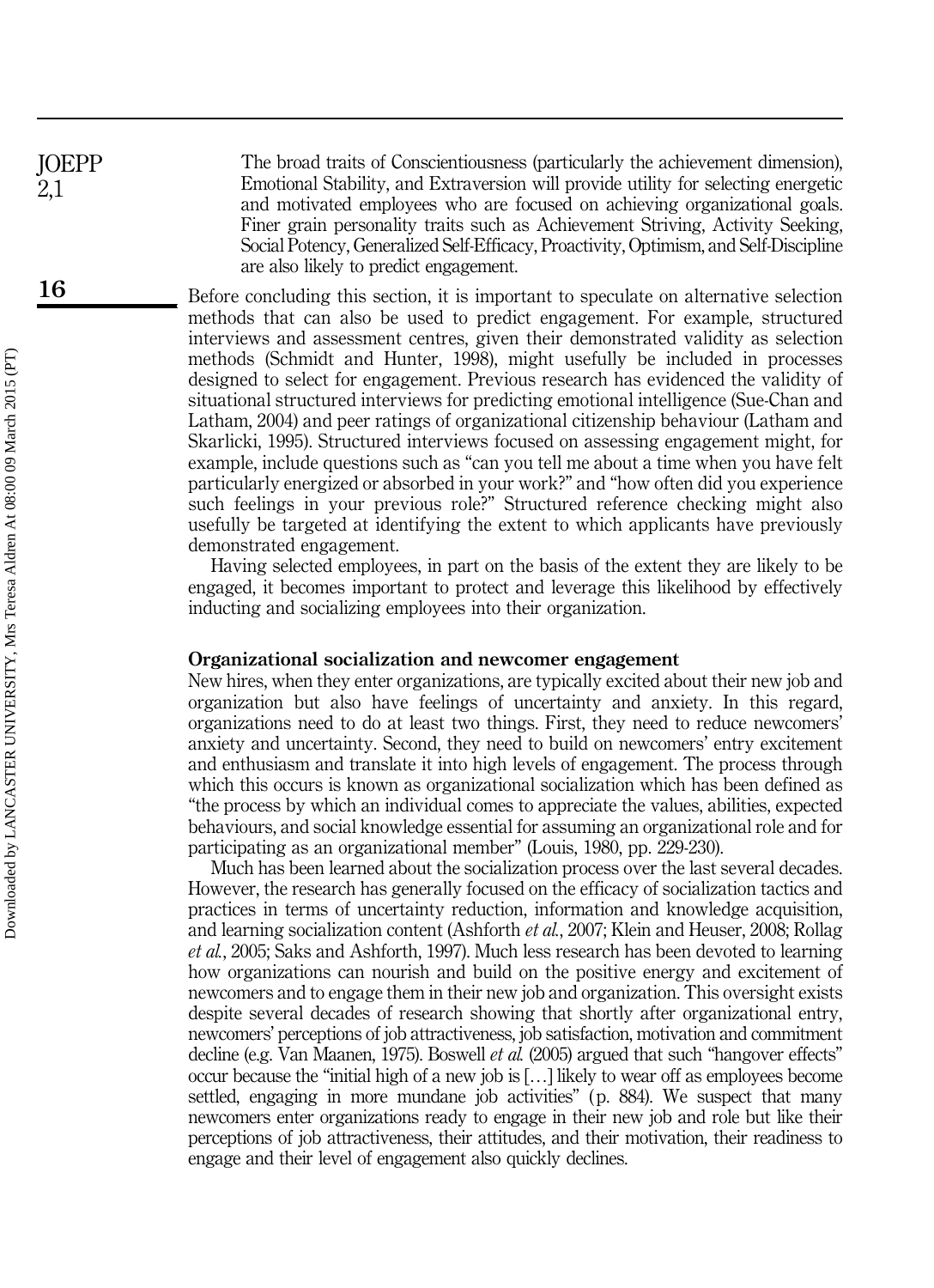In one of the few published studies on socialization and newcomer engagement, Saks and Gruman (2011) found that socialization tactics, rather than being directly related to newcomer engagement, were indirectly related to engagement through personal resources such as self-efficacy, positive emotions, and person-job fit perceptions. These findings contrast with previous research showing that socialization tactics are related to outcomes such as job satisfaction, organizational commitment, in part because they provide newcomers with information and reduce uncertainty (Saks et al., 2007). Thus, socialization tactics appear to be effective with regard to providing information and uncertainty reduction, but less effectual when it comes to getting newcomers engaged.

Kahn's (1990) model of personal engagement and JD-R theory potentially provide a better account of newcomer socialization and engagement. Kahn (1990) found that a person's level of engagement was a function of the experience of three psychological conditions: psychological meaningfulness, psychological safety, and psychological availability. Kahn's (1990) three conditions seem especially relevant and important for newcomers. That is, given their vulnerability and anxiety, newcomers need to feel worthwhile, useful, valuable and not taken for granted (meaningfulness); they need to feel that they can express themselves fully and be themselves without fear of negative consequences (safety); and they need to have the physical, emotional, and psychological resources to be available to perform their job and roles and to cope with work and non-work demands (availability).

Furthermore, following from the JD-R model and the importance of job resources for engagement, we suggest that certain resources may be especially important for newcomers to experience Kahn's (1990) three psychological conditions. A resource-based approach to socialization has been suggested as a meaningful way to understand and improve newcomer adjustment and socialization (Saks and Gruman, 2014), and might also be useful for understanding how to engage newcomers. Thus, as reflected in Figure 1, HR socialization practices should provide newcomers with resources that will lead to Kahn's (1990) three psychological conditions, that in turn will lead to engagement. In this sense, Figure 1 integrates propositions from JD-R theory (Bakker and Demerouti, 2008, 2014) and from Kahn's (1990) theory of engagement.

Although numerous socialization practices (e.g. orientation programs) have been studied in the socialization literature, they have not previously been considered as resources within the context of the JD-R model (Bakker and Demerouti, 2008) or linked to Kahn's (1990) psychological conditions and engagement. Therefore, in what follows we describe socialization resources that might be effective for the development of each of Kahn's (1990) psychological conditions and for facilitating newcomer engagement.

#### Socialization resources and psychological meaningfulness

Psychological meaningfulness refers to the extent to which people derive meaning from their work and feel that they are receiving a return on investments of self in role performances (Kahn, 1990). Kahn found that work that is experienced as challenging, clearly delineated, varied, creative, and autonomous is most likely to be associated with the experience of psychological meaningfulness. Task characteristics such as skill variety, task identity, task significance, autonomy, and performance feedback (Hackman and Oldham, 1980) have consistently been found to be important job resources that also predict employee engagement (e.g. Bakker and Demerouti, 2007; Saks, 2006).

In the socialization literature, Katz (1980) found that task significance and feedback are especially important for newcomers during their first three or four months. Similarly, Colarelli *et al.* (1987) found that autonomy and feedback were positively related to job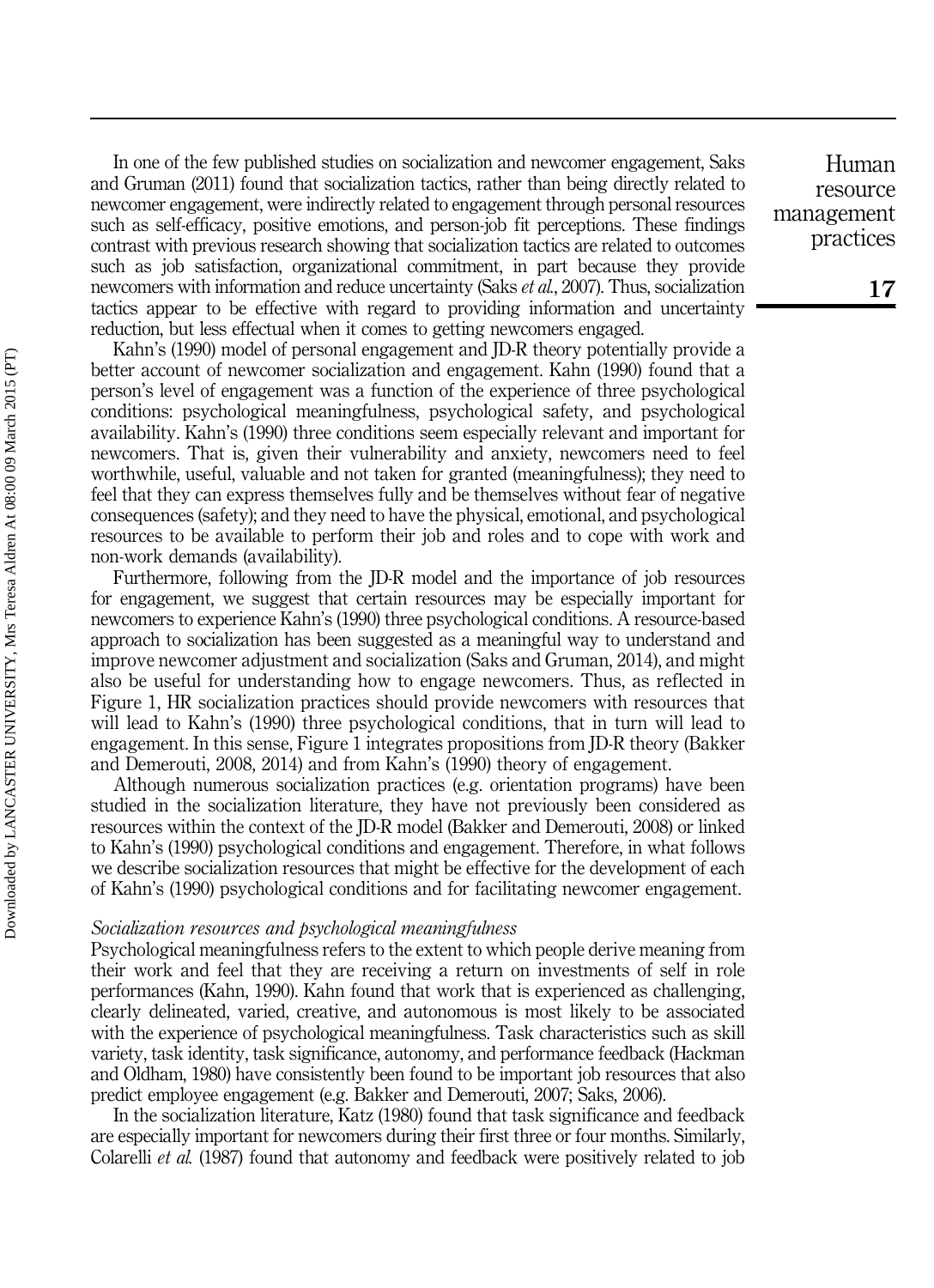attitudes and behaviours in a sample of newly hired entry-level accountants. Ashforth et al. (1998) found that a motivating potential score, based on Hackman and Oldham's (1980) five core job characteristics, was positively related to newcomer adjustment after four and ten months following organizational entry. Overall, there is clear evidence to suggest that ensuring newcomers have enriched work tasks is especially important for psychological meaningfulness. Therefore, managers need to ensure that newcomers are assigned interesting and challenging work that provides them with opportunities for skill variety, autonomy, task significance, and performance feedback. Managers also need to promote the organization's mission, vision, values, and culture. Missions and cultures that promote a strong sense of community foster feelings of meaningfulness at work (Pratt and Ashforth, 2003).

#### Socialization resources and psychological safety

Psychological safety refers to the extent to which new employees feel able to employ and express their true selves without fear of negative consequences to self-image, status, or career (Kahn, 1990). Kahn found that psychological safety was influenced by interpersonal relationships, group and intergroup dynamics, management styles and processes, and organizational norms. Kahn also suggested that management that is supportive, trusting, and clarifying leads to greater psychological safety.

The importance of social support and interpersonal interactions with insiders has long been considered a critical factor in the socialization of newcomers. Lundberg and Young (1997), for example, found that the critical events newcomers reported most frequently involved supportiveness and caring from co-workers and managers. More particularly, Bauer and Green (1998) found that manager clarifying behaviour was positively related to role clarity and performance efficacy, and that manager supporting behaviour was positively related to feelings of acceptance by the manager. Thus, socialization agents seem to be especially important resources in terms of friendship, social support, and clarifying behaviour that can help to create a sense of psychological safety. Indeed, the frequency of interactions with insiders has been described as the primary mechanism through which socialization occurs and newcomers are transformed into insiders (Reichers, 1987).

At a practical level, HRM professionals will therefore need to ensure that socialization agents have the knowledge, skills, abilities and accountabilities for helping newcomers feel psychologically safe throughout their socialization. This means that interactions and relationship development with newcomers must be encouraged and even rewarded.

#### Socialization resources and psychological availability

Psychological availability refers to the belief that one has the physical, emotional, and psychological resources required to invest one's self in the performance of a role. Kahn (1990) found that psychological availability was negatively influenced by four types of distractions:

- (1) depletion of physical energy;
- (2) depletion of emotional energy;
- (3) individual insecurity; and
- (4) outside lives.

Although our focus is on providing newcomers with resources, it is important to recognize that minimizing job demands placed on newcomers is also important. In the

**JOEPP** 2,1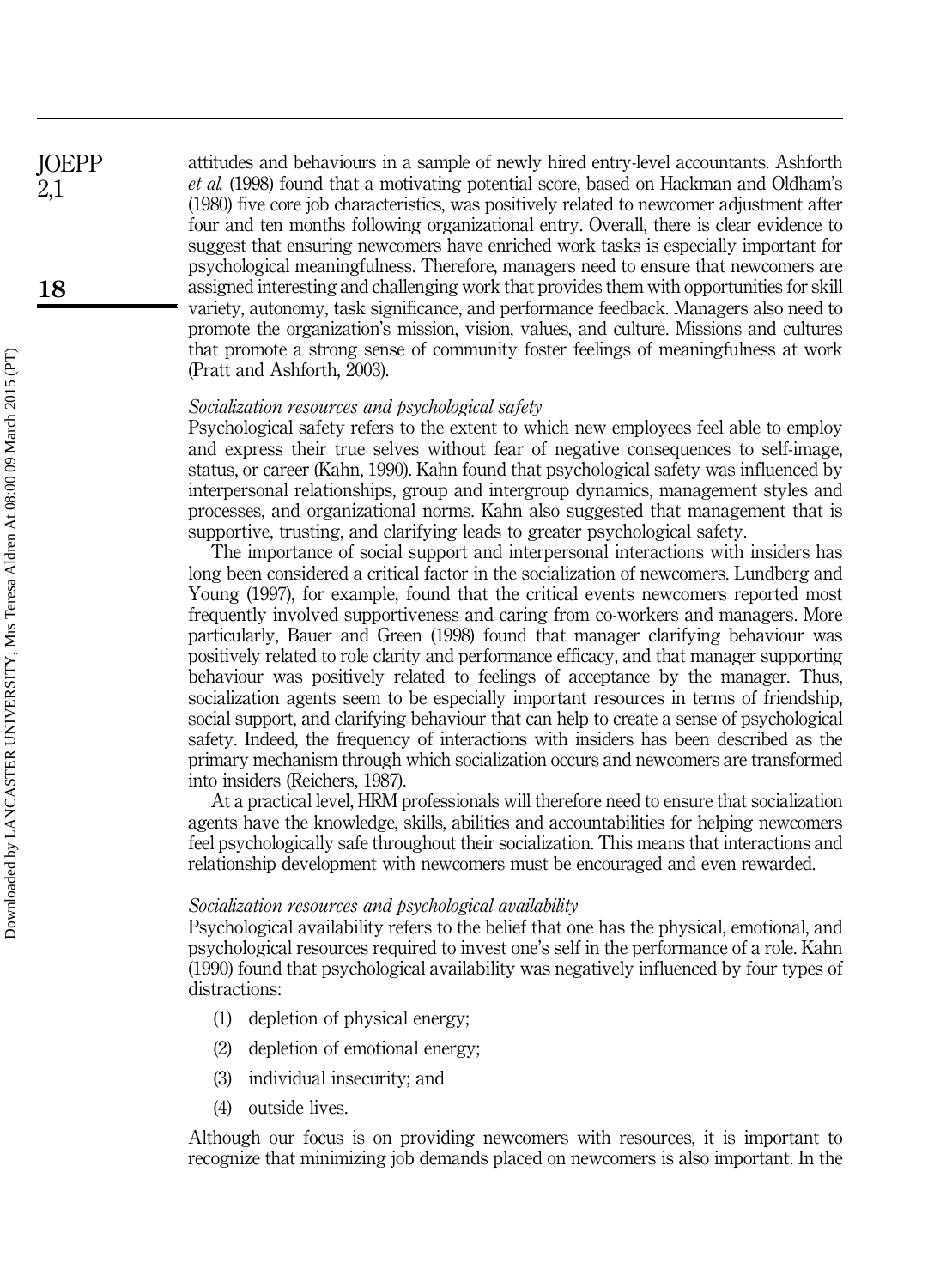socialization literature, various job and role demands such as role ambiguity, role conflict, role overload, work/home conflict, and unmet expectations have been found to be negatively related to socialization outcomes (Saks and Ashforth, 2000). Thus, it is important that these demands be minimized and managed during the socialization process in an effort to ensure that newcomers feel psychologically available to engage themselves in their new roles.

In terms of socialization resources, orientation and training programs are especially important for providing newcomers with the resources they need to feel available. Orientation and training programs can provide newcomers with the knowledge and skills required to perform their new tasks and roles, and to provide them with coping strategies for managing their job demands. Additionally, given that self-efficacy has been found to be positively related to newcomer adjustment (Saks, 1995) and engagement (Saks and Gruman, 2011), HRM professionals should incorporate selfefficacy training in socialization processes and programs. Schaufeli and Salanova (2007) suggested that promoting and training of self-efficacy is foundational for fostering engagement.

Thus, there are a number of socialization resources that are likely to create feelings of meaningfulness, safety, and availability in newcomers. The following proposition suggests the linkages between socialization resources and newcomer engagement:

P5. To develop newcomers' engagement, socialization programs should provide newcomers with resources that will enable them to experience psychological meaningfulness (e.g. enriched task characteristics such as skill variety, autonomy, and performance feedback; clarity of organizational mission, vision and values), psychological safety (e.g. social support), and psychological availability (e.g. orientation and training, self-efficacy enhancement).

In summary, organizational socialization research has been more concerned about reducing newcomers' uncertainty and providing newcomers with information than about translating newcomer's entry enthusiasm and excitement into enduring engagement. If organizations want to engage their new hires, in addition to asking what they need to know, they should also ask Kahn's (1990) three questions with regard to organizational socialization resources:

- (1) what resources do newcomers need to experience meaningfulness;
- (2) what resources do newcomers need to feel safe; and
- (3) what resources do newcomers need to feel available to perform their job?

The answers to these questions will aid in the identification of the resources that new hires require to translate their energy, enthusiasm, and excitement into ongoing employee engagement. Furthermore, socialization practices should fully recognize and reinforce the importance of employee engagement.

#### Employee engagement and performance management

Once successfully socialized into their roles, HRM professionals also need to help and support employees achieve and sustain high levels of engagement and performance. Performance management is an ongoing organizational process involving a wide range of activities that include identifying, assessing, and promoting individual and team performance for the purpose of achieving organizational objectives (Aguinis and Pierce, 2008; DeNisi and Pritchard, 2006). Due to increased competitive challenges, many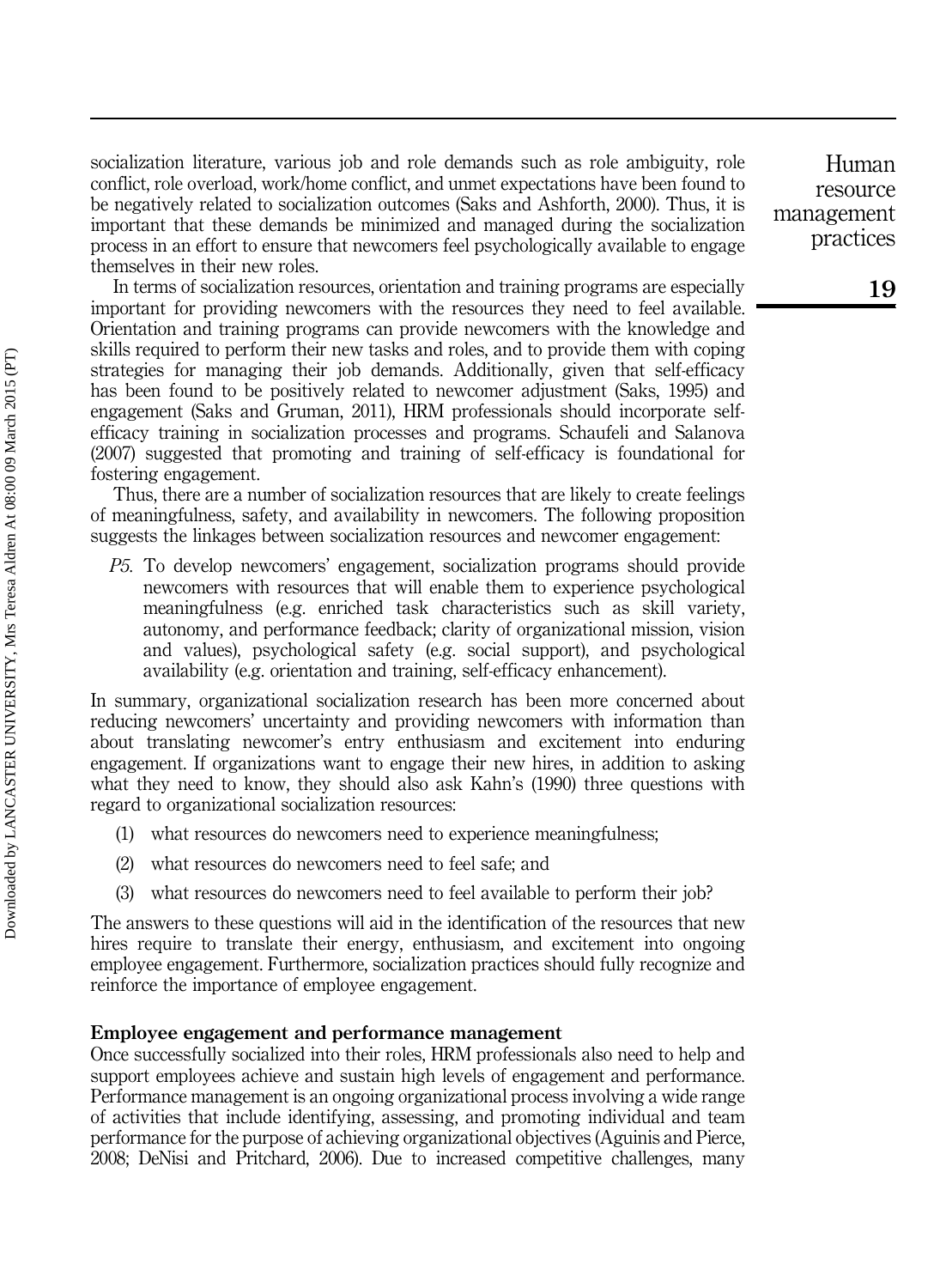organizations have focused on their performance management systems as a way to drive performance improvements (Buchner, 2007). As modelled in Figure 1, if properly managed, performance management processes can have a positive and direct influence on employee engagement and downstream attitudinal, behavioural, and organizational outcomes. Also as shown in Figure 1, performance management processes can indirectly influence engagement and outcomes through their influence on organizational climate, perceptions of job demands and resources, and of the associated feelings of meaningfulness, safety and availability that employees experience.

Among the few articles on the topic of how performance management processes affect levels of employee engagement, Mone et al. (2011) summarized the results of a study originally published by Mone and London (2010). Mone and London identified five performance management activities that influence engagement:

- (1) setting performance and development goals;
- (2) providing ongoing feedback and recognition;
- (3) managing employee development;
- (4) conducting appraisals; and
- (5) creating a climate of trust and empowerment.

This list of recommended activities is generally consistent with accepted performance management practices, and given the reference to job resources such as feedback, recognition, and climate, is generally consistent with the modelling in Figure 1.

Gruman and Saks (2011) argued that although superior performance is the ultimate objective of performance management, and as per Figure 1, superior performance is best considered a distal outcome of the performance management process. Gruman and Saks argued that for various reasons, including the fact that contemporary jobs are less static (Singh, 2008) and often have variable, subtle performance standards (Fletcher and Perry, 2001; Pulakos et al., 2008), achieving high levels of performance may best be achieved by facilitating the conditions that foster the more proximal outcome of engagement, which may then lead to high performance, rather than trying to directly manage the more distal outcome of performance itself.

Based on these arguments, Gruman and Saks (2011) proposed an engagement management model designed to generate high levels of engagement as a precursor to high levels of performance. The model builds on traditional performance management practices but modifies them to more specifically promote employee engagement and the psychological conditions that serve as its antecedents (Kahn, 1990). The three primary elements in the engagement management model are:

- (1) performance agreement;
- (2) engagement facilitation; and
- (3) performance and engagement appraisal and feedback.

Some of the key points pertaining to how each of these elements relate to the psychological conditions of meaning, safety, and availability are elaborated below.

#### Performance agreement

The first element in the engagement management model involves having employees and their supervisors agree on the goal or set of goals to be achieved. The first essential step in this process requires that any goals established should reflect not only

**IOEPP** 2,1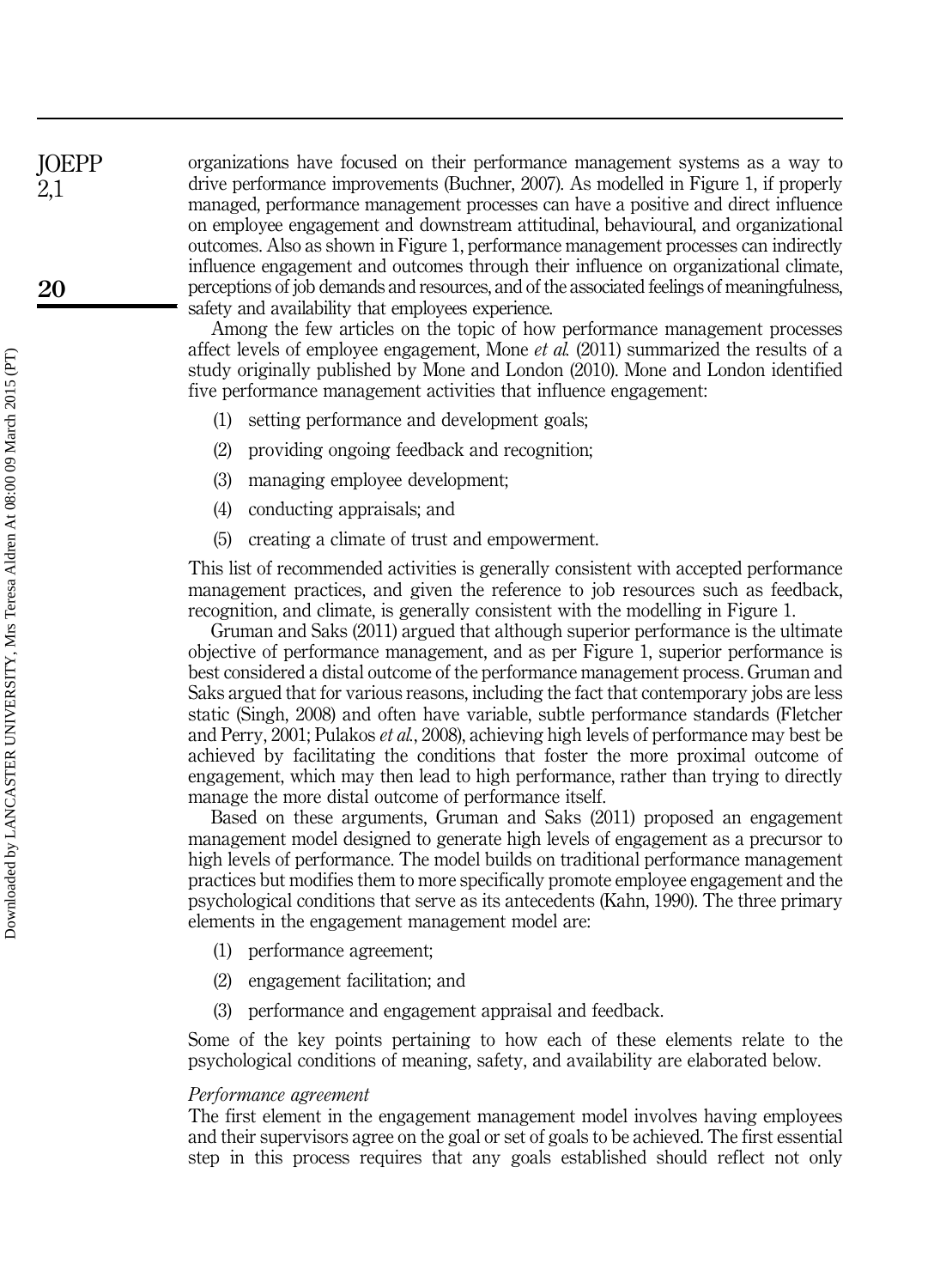organizational objectives, but also the values, interests, and personal goals of the employee. Such mutually beneficial goals, in effect reflecting "fit", are more likely to be integrated with employees' selves and to therefore result in the experience of meaningfulness and employee engagement. This approach is consistent with Bouskila-Yam and Kluger's (2011) strength-based performance appraisal that also focuses on aligning organizational and personal objectives. Goals should also be challenging. Research has shown that engagement is positively associated with increases in performance expectations over time (Barbier *et al.*, 2013).

The second step in performance agreement involves the ongoing monitoring of psychological contracts. Schaufeli and Salanova (2010) noted that one way personnel assessment and evaluation processes will affect engagement is through psychological contracts, which reflect the extent to which employees believe that implicit or explicit promises and agreements about work are honoured and fulfilled by the organization. Parzefall and Hakanen (2010) empirically demonstrated that psychological contract fulfilment is positively associated with engagement. Psychological contract fulfilment will also likely result in increased perceptions about the availability of job resources and, as a consequence, psychological availability.

#### Engagement facilitation

Engagement facilitation involves a number of components including job design, coaching and social support, and training. We have previously noted how job features such as job autonomy, task variety and performance feedback are associated with job meaningfulness and engagement (Bakker et al., 2004; May et al., 2004; Schaufeli and Bakker, 2004). It follows that performance management and development processes focused on engagement should therefore include two-way conversations and agreements about the degree to which employees have jobs that are designed in ways that optimize engagement.

Consistent with the prescription that performance management should be an ongoing activity (Latham *et al.*, 2005), regular coaching and social support should facilitate the development of employee engagement. Schaufeli and Salanova (2008) suggested that coaching employees and helping them plan their work, highlighting potential difficulties, and offering advice and emotional support helps to foster engagement. Research supports this idea (Hakanen *et al.*, 2006; Xanthopoulou *et al.*, 2009b) and it is therefore important that coaching and social support be recognized as targets or criteria in performance management and development processes. Ongoing coaching and support should also result in employees experiencing increased psychological safety and job meaningfulness.

The last ingredient in engagement facilitation is training. Schaufeli and Salanova (2008) suggested that allowing employees to learn and develop throughout their careers is key to keeping employees engaged. As discussed below, training can be one way to accomplish this. Salanova *et al.* (2010) and Gruman and Saks (2011) argued that training programs that help employees build personal resources in turn foster engagement through Kahn's (1990) psychological experience of meaningfulness and availability. Indeed, recent research has shown that human resource practices that include opportunities for training are positively associated with engagement (Alfes *et al.*, 2013b). The bottom line is that a systematic focus on training needs, training delivery, training transfer and training effectiveness should be an integral focus of effective performance management and development processes.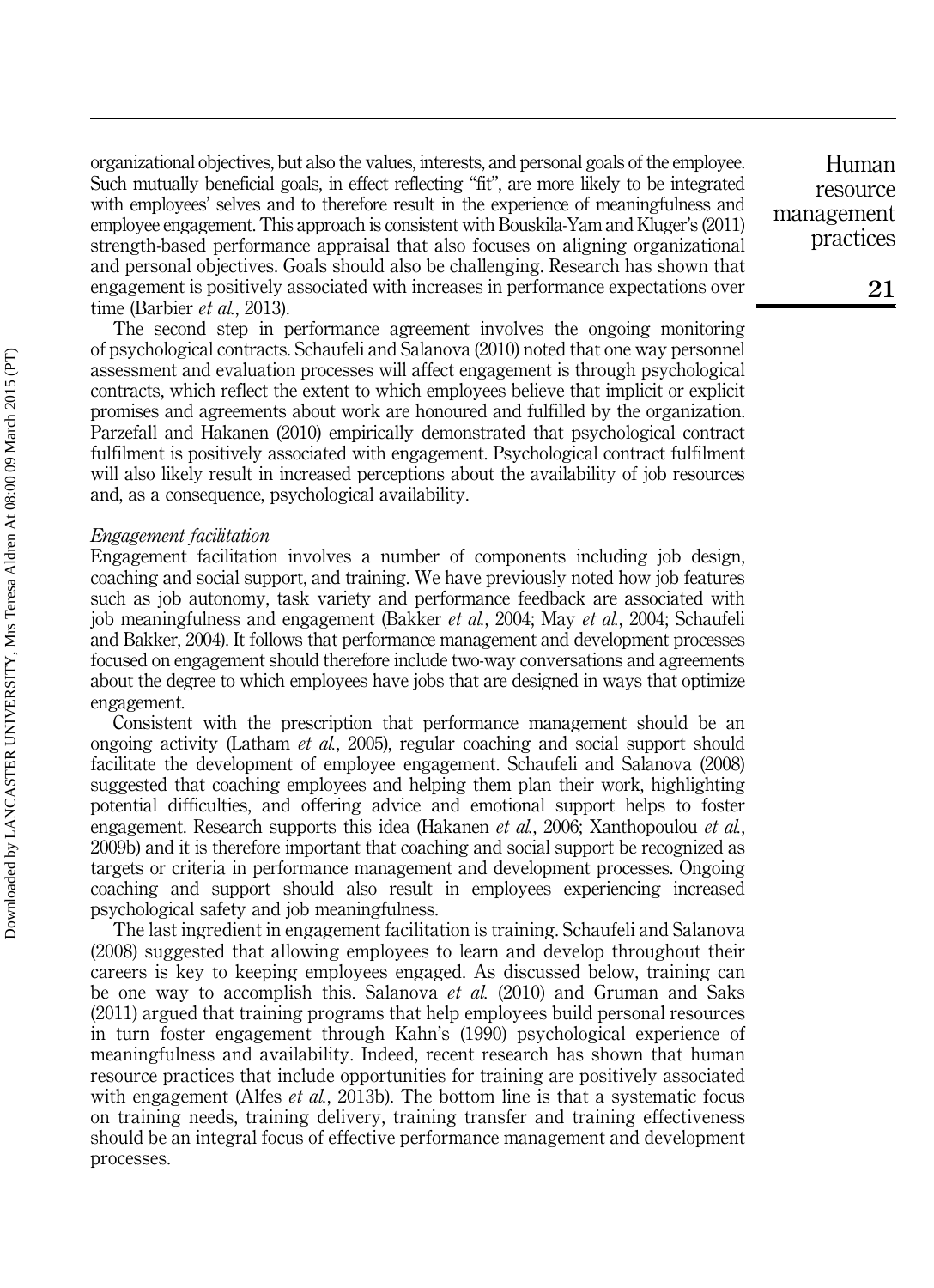Performance and engagement appraisal and feedback **JOEPP** 

> The final element in the engagement management process involves assessing levels of employee engagement, and providing feedback to employees about their engagement and performance. In order for employees and managers to have productive conversations during such activities it is important that employees perceive that they are treated justly and fairly. As Macey, Schneider et al. (2009) suggested, a climate of trust and fairness is necessary for employees to feel and act engaged. We would add that, as per Figure 1, they also need to feel psychologically safe. Studies have shown empirical associations between fairness and engagement (Maslach and Leiter, 2008; Saks, 2006) and between psychological safety and engagement (May et al., 2004). Of particular relevance, Gupta and Kumar (2013) have demonstrated positive associations between engagement and employee perceptions of fairness specifically during performance appraisals. Managers must therefore promote distributive justice, procedural justice, interactional justice, and provide employees with an opportunity to express voice during engagement management conversations (Latham, et al., 2005).

> During engagement appraisal the degree to which employees have demonstrated behavioural engagement is assessed. Constructive feedback can then be provided to employees in an effort to increase engagement in the future. Aguinis *et al.* (2012) argued that feedback will enhance employee engagement if it focuses on employee strengths, as opposed to weaknesses. However, weaknesses and areas of improvement may also need to be discussed. Recommendations for accomplishing this, without undermining engagement, include closely linking developmental feedback to knowledge and skills that are under employee control (Aguinis et al., 2012). Menguc, Auh et al. (2013) have demonstrated that supervisory feedback is positively associated with engagement, and that engagement fully mediates the relationships between feedback and performance.

> Gruman and Saks' (2011) model of engagement management offers researchers, HR professionals and managers a new way to think about how to generate high levels of performance in the knowledge age. Prior work on performance management has built on expectancy theory to address where employees will invest effort (DeNisi and Pritchard, 2006). Gruman and Saks' (2011) model supplements this work by addressing activities that explain why employees may become engaged. The foregoing discussion suggesting why specific performance management practices are likely to promote engagement leads to the following proposition:

P6. Properly designed and managed performance management processes will have a positive and direct influence on employee engagement and downstream attitudinal, behavioural, and organizational outcomes.

As noted above, training is one aspect of Gruman and Saks' (2011) engagement management model. We next address how an organization's training, learning and development processes can help build and maintain the personal and work-related resources prerequisite for employee engagement.

#### Training, learning, and development

HRM professionals provide the systems and processes through which organizations, teams and individual employees are able to identify and satisfy learning and development needs. For example, customer facing employees, through customer service training, can develop the knowledge, skills, abilities, attitudes and personal resources they need to optimally satisfy customer needs and to achieve higher sales.

2,1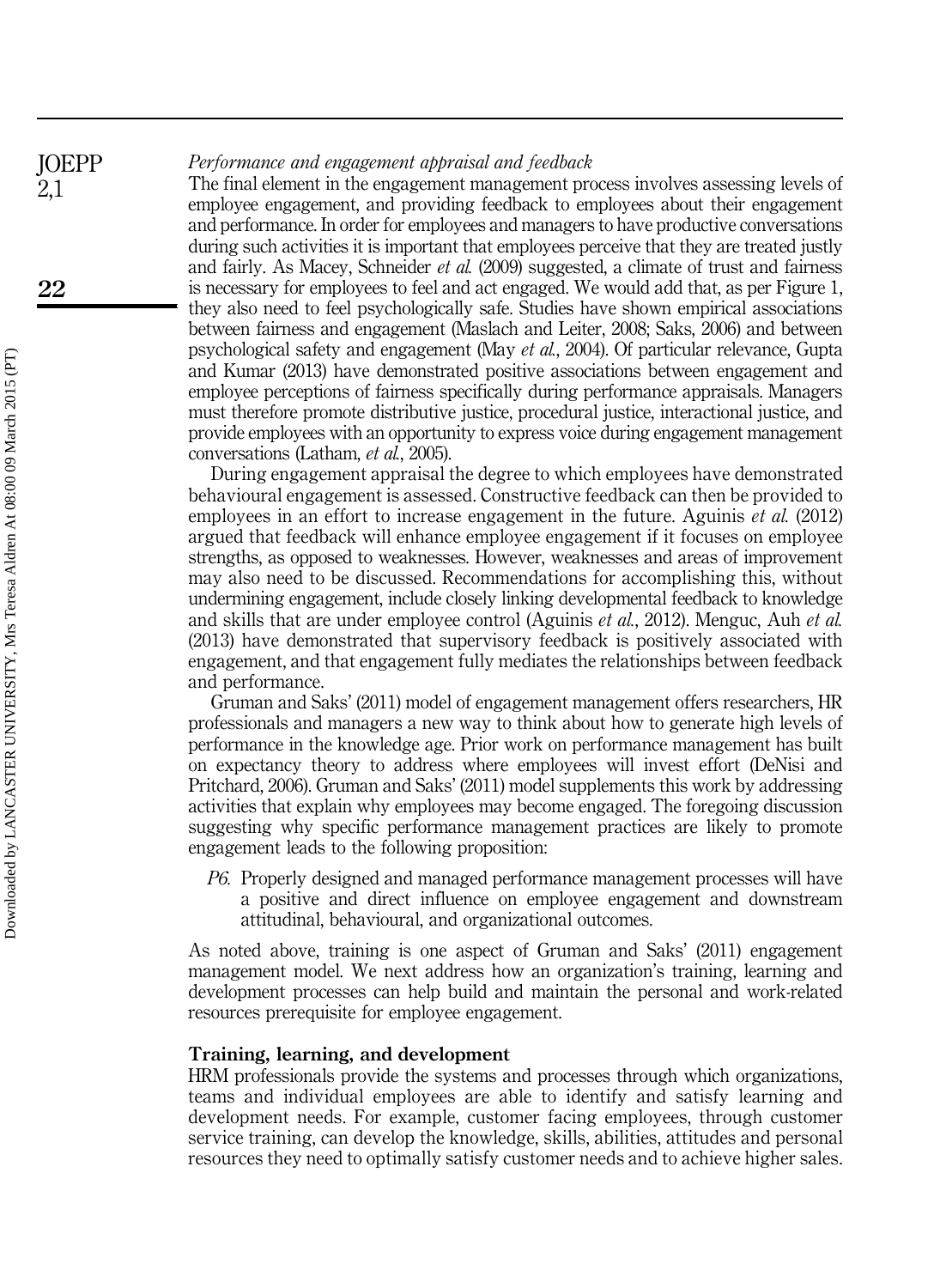Research suggests that training can also be used to increase employee work engagement (Luthans *et al.*, 2010).

As we have already noted, according to JD-R theory (Bakker and Demerouti, 2014; Demerouti *et al.*, 2001), work engagement is most likely to develop when employees are confronted with challenging job demands in combination with high job resources. We have also noted that personal resources positively impact engagement (Xanthopoulou et al., 2009a, b) such that employees who are, for example, more self-efficacious and who find their work meaningful are better able to mobilize their own job resources and become more engaged in their work (Albrecht, 2013; Halbesleben, 2010). Importantly, the JD-R model also includes a feedback loop, representing a positive gain cycle, which describes how employees who are engaged in their work are more able to create their own resources, which then, over time, foster further engagement. In what follows, we use the JD-R model to show how HR professionals can improve employee engagement through training, learning, and development. We discuss three interventions to facilitate employee work engagement, namely:

- (1) providing the optimal mix of job demands and resources;
- (2) optimizing personal resources through training; and
- (3) encouraging employees to engage in job crafting.

#### Optimizing job demands and resources

HRM professionals can use the JD-R model and associated measures to assess the levels of job demands, job resources, and engagement in an organization. For example, analyses of engagement survey results can detect differences between locations, departments, and teams in terms of the job demands and resources, engagement, and its consequences. Sub-group analyses can provide clear indications of where to target interventions to foster engagement. Tailor-made interventions can then be designed, aimed at reducing salient hindrance demands, and increasing important job resources, which, in turn, may increase work engagement and job performance. These interventions may, for example, include transformational leadership training, in which leaders learn how to optimize the job demands and resources in their team through developing individual consideration and intellectual stimulation. Interventions may also take the form of survey feedback workshops in which employees and teams can generate their own ideas about how to decrease their hindrance demands, increase their challenge demands, and increase their job resources. In this context, survey results can also identify groups where certain practices have proven effective. Indeed, it is through the benefits of unique and specific best practices that competitive advantage may be realized.

#### Optimizing personal resources through training

Personal resources are positive self-evaluations that are linked to resiliency and refer to individuals' sense of their ability to successfully control and impact upon their environment (Hobfoll *et al.*, 2003). It has been argued and shown that such positive selfevaluations predict goal-setting, motivation, and performance (for a review, see Judge et al., 2004). Several authors have investigated the relationships between personal resources and work engagement. In their longitudinal study among highly skilled Dutch technicians, Xanthopoulou *et al.* (2009a) tested the predictive value of personal resources on engagement. As noted in our discussion of selection methods, the findings indicated that self-efficacy, optimism, and organizational-based self-esteem made a unique contribution to explaining variance in work engagement, over and above the

Human resource management practices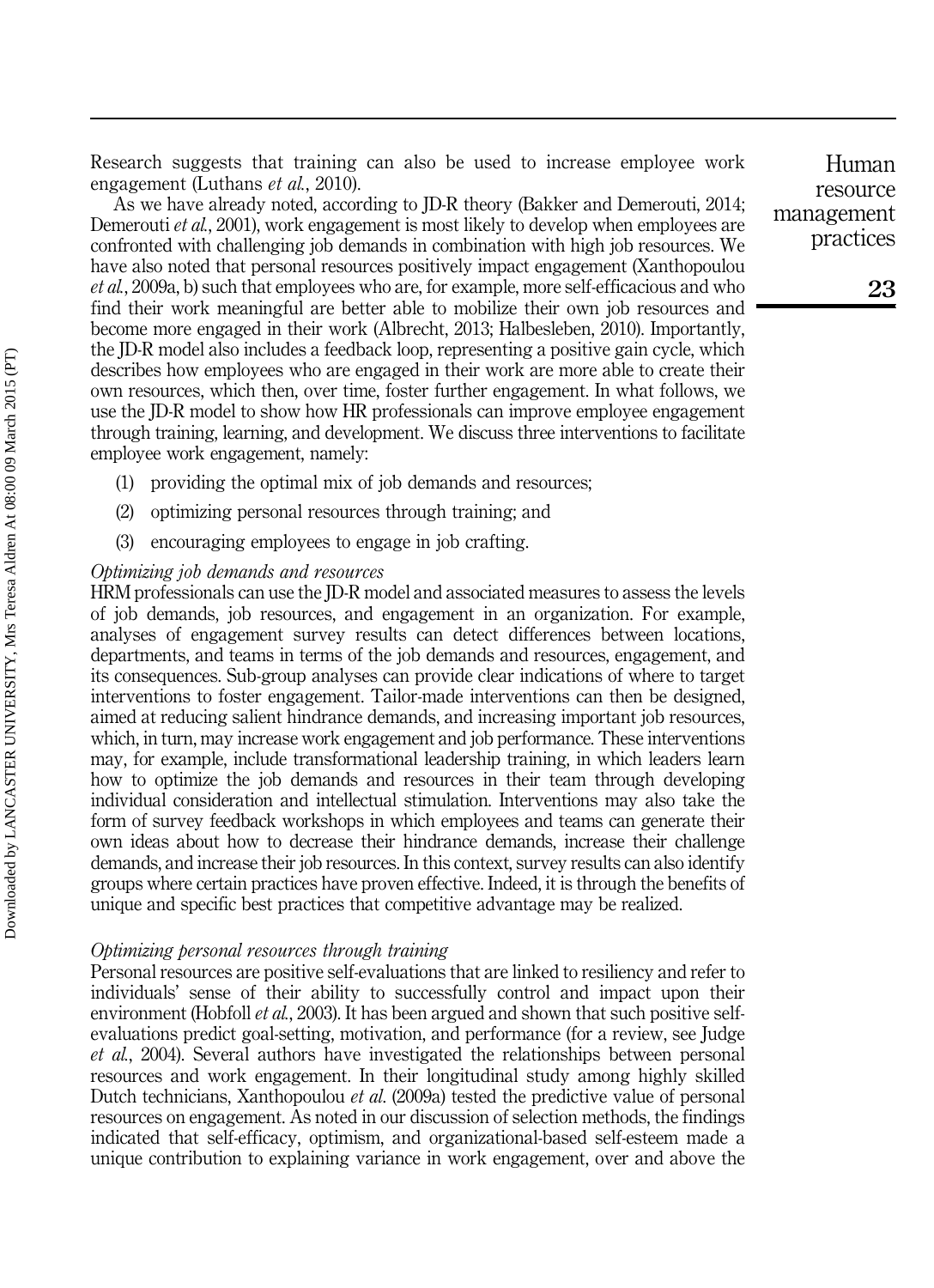impact of job resources and previous levels of engagement. Thus, the more employees believe they are able to meet their job demands and that they will experience good outcomes, the higher their levels of work engagement. Van den Heuvel et al. (2009) investigated a heterogeneous sample of employees in a variety of both public and private organizations. They found positive associations between self-efficacy, optimism, and meaning-making on the one hand, and work engagement on the other hand, suggesting that the ability to make meaning of challenging and ambiguous situations also has the potential to foster vigour, dedication, and absorption.

Evidence shows that employees can develop their personal resources through training and development. For example, Luthans et al. (2010) assigned participants randomly to treatment  $(n = 153)$  or control  $(n = 89)$  groups. The treatment groups received a two-hour training intervention conducted by trained facilitators who utilized a series of exercises and group discussions designed to impact the participants' level of efficacy, hope, optimism and resilience (collectively referred to as psychological capital or PsyCap). In the training intervention, the facilitators used a series of writing, discussion and reflective exercises specific to each of the four personal resources. For instance, one of the exercises focused on broadening the hope-oriented self-regulating capacity of trainees and developing strategies towards the achievement of a specific goal. First, each participant was asked to reflect on and then write down their personal goals. The facilitator then led participants through a series of techniques to set and phrase these goals to increase their agentic capacity (Bandura, 2008). This included parceling large goals into manageable units, thereby also increasing efficacy over smaller sub-goals. Next, participants were asked to consider multiple pathways to accomplishing each goal and to share those pathways in small discussion groups. The participants therefore acted as models for each other. The capacity for pathway generation was thus expected to be increased through vicarious learning and, in turn, to enhance participants' efficacy in utilizing the hope application of deriving multiple pathways to accomplish a given goal. In addition, by increasing their efficacy to accomplish the goal, the participants were expected to increase their positive expectations of goal accomplishment - that is, their optimism. Luthans and his colleagues found that the intervention had a positive impact on participants' on-the-job performance.

In another intervention study, this time spanning several days, Demerouti *et al.* (2011) tested the effects of "personal effectiveness" training aimed at helping employees cope with their changing work environments. Several personal resources were monitored before and after the training, including assertiveness, self-efficacy, resilience optimism, and hope. The goal of the training was to modify cognitions, behaviour, and emotions, using principles derived from rational emotive therapy, tension control, vicarious learning, and goal setting. The results showed that self-ratings and otherratings of personal resources increased significantly as a result of the training. These findings clearly suggest that engagement can be improved by optimizing personal resources.

#### Encouraging employees to engage in job crafting and voice

We have noted that HRM professionals can help facilitate work engagement by providing an optimal work environment, as well as by offering the right training to employees. However, employees themselves may also actively change or "craft" the design of their jobs by choosing tasks, negotiating different job content, and by assigning meaning to their tasks or jobs (Parker and Ohly, 2008). Wrzesniewski and Dutton (2001) defined job crafting as the physical and cognitive changes individuals

**JOEPP** 2,1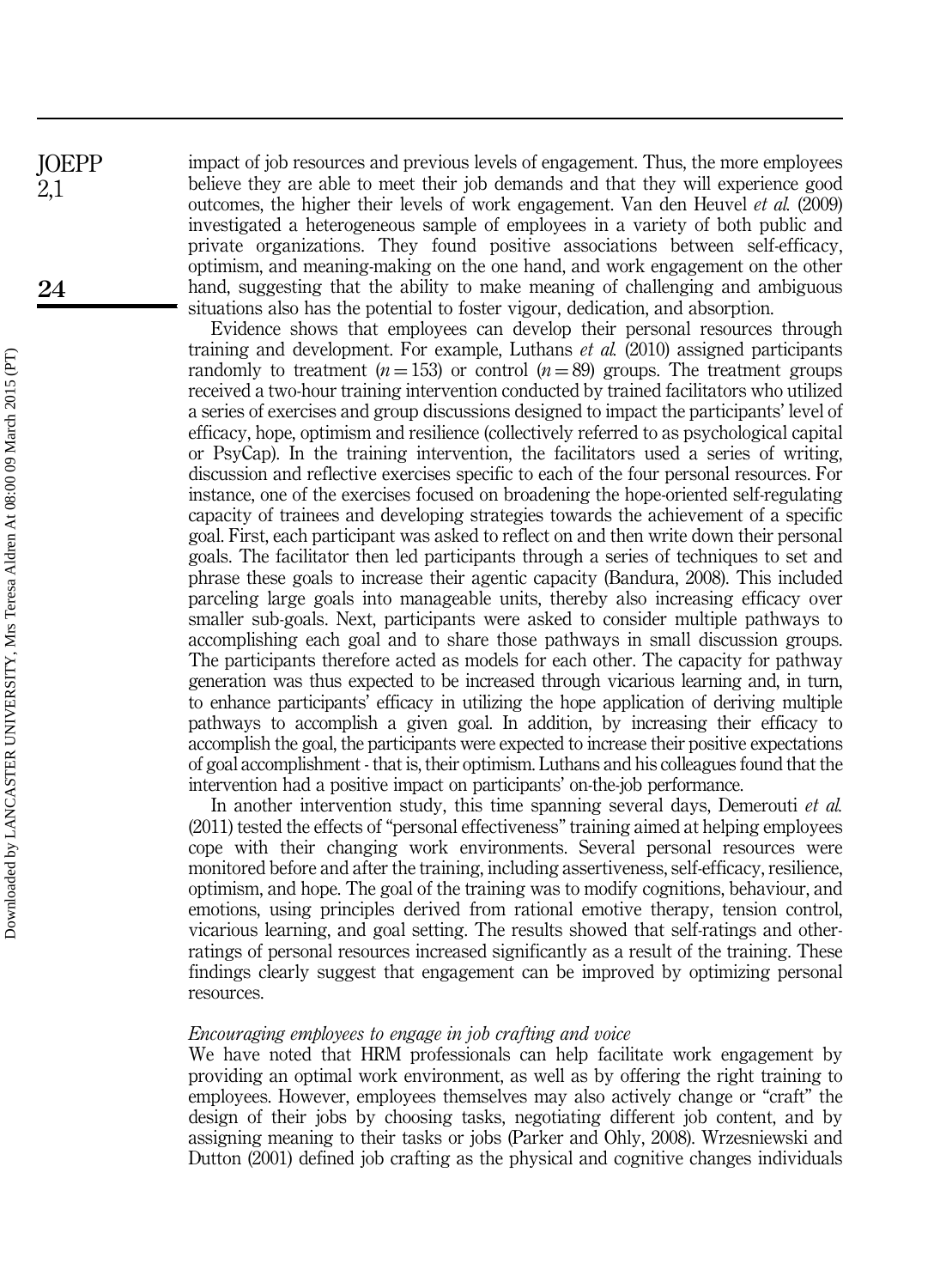make in their task or relational boundaries. Physical changes refer to changes in the form, scope or number of job tasks, whereas cognitive changes refer to changing how one sees their job. For instance, a maintenance technician may craft the scope of his or her job by taking on additional tasks such as proactively helping newcomers to learn the job (Berg et al., 2010). Changing relational boundaries means exercising discretion over which colleagues employees interact with while doing their job. According to Wrzesniewski and Dutton, job crafting is about changing the job in order to experience enhanced job meaningfulness, increased person-job fit, and as a consequence, increased work engagement.

The research evidence supports the positive claims made about job crafting. Tims *et al.* (2012) showed that self-ratings of job crafting were positively related to peer-ratings of work engagement, employability, and performance. Thus, employees who increased their job resources by, for example, asking for feedback from their supervisor and mobilizing their social networks, were most likely to be energetic and dedicated to their work. On a similar theme, Morrison (2014) recently argued in support of the important responsibility that supervisors and leaders have in enabling employees to exercise voice. Morrison defined voice as "the informal and discretionary communication by an employee of ideas, suggestions, concerns, information about problems, or opinions about work-related issues to persons who might be able to take appropriate action, with the intent to bring about improvement or change" (p. 174). Consistent with Kahn's (1990) original conceptualization of engagement, and as modelled in Figure 1, employees who feel psychologically safe and engaged at work are willing to fully invest and express themselves in their work roles. More generally, self-initiated work behaviours such as voice, job crafting and proactive performance will be most prevalent among employees who are high in energy, involved in their work, and who strive to make their organization successful (Tims *et al.*, 2013; Van Dyne and LePine, 1998). However, and as modelled in Figure 1, JD-R theory (Bakker and Demerouti, 2014) explains how job crafting also has an indirect influence on engagement. As such, engagement leads to job crafting, which in turn leads to increased job resources, which in turn leads to increased engagement. A similar "gain spiral" (Hakanen et al., 2008) for voice behaviour would predict that engagement leads to employees voicing suggestions or concerns, that in turn create job resources, that lead to engagement:

P7. Human resource training, learning and development practices that are strategically focused on engagement will directly influence organizational climate and will indirectly influence the demands and resources experienced by employees in their work roles, the psychological experience of meaningfulness, safety and availability, engagement and attitudinal, behavioural and performance related outcomes.

To summarize, the evidence described here clearly suggests that HR professionals can use top-down and bottom-up approaches to develop work engagement. Through learning and development initiatives and through self-initiated action, employees can learn to develop their job resources, manage their demands and develop their personal resources. The bottom line is that HRM professionals, through learning and development initiatives, can help create and sustain engagement in the organizational contexts within which they work.

#### Practical implications

Throughout the paper we have provided practical advice on how to structure and what to include in engagement focused HRM policies, practices, and procedures. We have,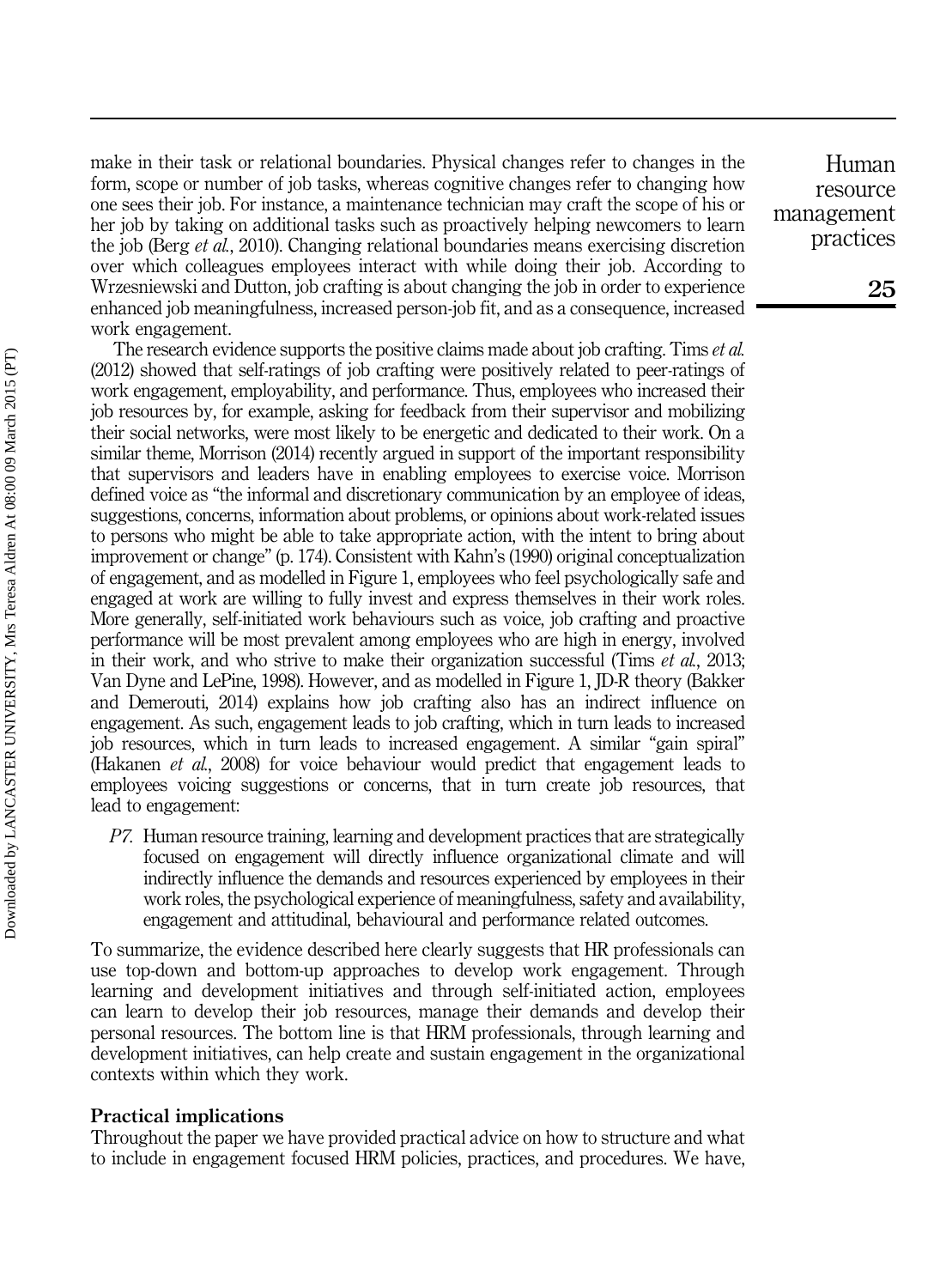for example, shown that organizations that choose to focus on an HR engagement strategy might potentially consider selecting for extraversion, conscientiousness and emotional stability. With respect to socialization we have argued that organizations should provide newcomers with resources that will satisfy their needs for meaningfulness, safety and efficacy in order to capitalize on the energy and enthusiasm they initially bring to their role. This approach represents a departure from traditional approaches to socialization that provide newcomers with information to aid their learning and reduce uncertainty, rather than facilitate their engagement. With respect to performance management we have argued that high levels of performance may best be achieved by facilitating the conditions that foster and support engagement. We recommend that performance management processes should focus on three primary elements: a performance agreement, engagement facilitation, and performance and engagement appraisal and feedback. We have described the required steps in each of the elements. With respect to training and development, beyond providing employees with appropriate job resources, we recommend training programs to help employees optimize their personal resources, job crafting interventions, and interventions that enable employees to willingly voice ideas, suggestions and concerns to bring about improvement and change.

#### Conclusion

In this paper, we aimed to provide a comprehensive account of how employee engagement needs to be integrated within the HRM fabric of an organization if engagement is to yield sustainable competitive advantage. We have argued that engagement provides a conceptually well-developed and well-researched strategy by which competitive advantage can be achieved, developed and maintained. In line with Bowen and Ostroff (2004) who argued that "HRM content *and* process must be integrated effectively in order for prescriptive models of strategic HRM actually to link to firm performance" (p. 206) we have emphasized that engagement needs to be integrated as a focus across all facets of the employer-employee relationship and across the employee lifecycle. To that end we have argued that engagement needs to be strategically embedded and supported across selection, socialization, performance management and training and development practices, processes and systems.

We proposed a model (Figure 1) that we hope goes some considerable way towards addressing what Becker and Huselid (2006) some years ago described as "the most pressing theoretical challenge facing SHRM" (p. 899). That is, we identified a number of mediating mechanisms to help explain the "black box" of how an organization's HRM architecture influences its performance outcomes. Beyond integrating HR and engagement literatures that up until now have largely run in parallel, we have gone some way towards reconciling unresolved issues in the engagement literature (see Bakker *et al.*, 2011). For example, the modelling in Figure 1 helps reconcile the JD-R and Kahn's (1990) approach to engagement by showing that job resources, in part, lead to Kahn's (1990) psychological conditions, that both lead to engagement. This modelling is also consistent with research conducted by May et al. (2004).

Systematic research programs and rigorous evaluation processes are now needed to test the relationships modelled in Figure 1. Although the proposed model is complex, and therefore difficult to test as a whole, structural equation modelling could be used to test more focused relationships embedded within the model. For example, additional research could usefully determine the direct and indirect effects of the four HR practices on organizational climate and employee engagement. Additional research could also be

**JOEPP** 2,1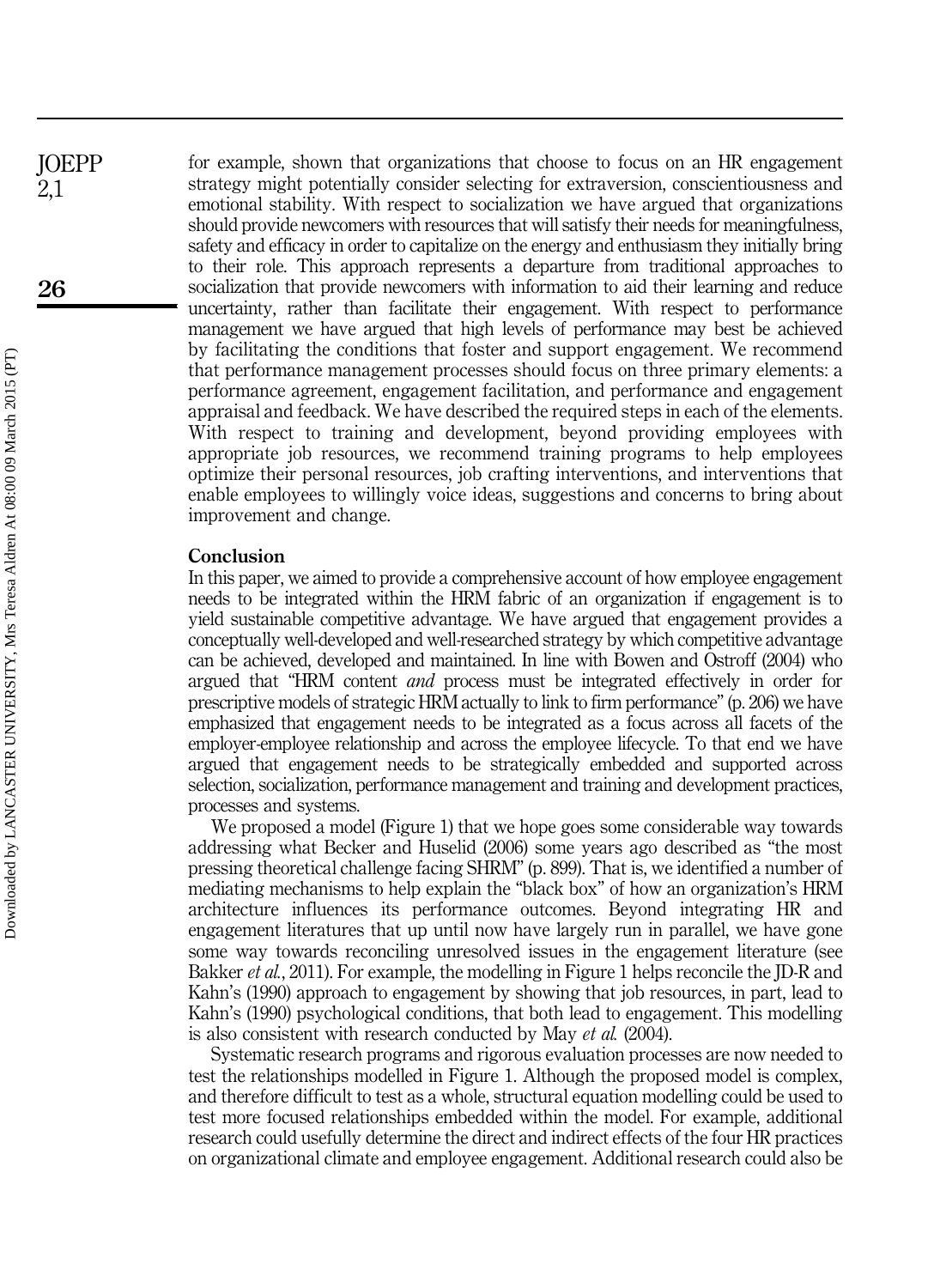conducted to determine the causal influence and temporal dynamics of the relationships between engagement, voice and job resources. Longitudinal studies and multilevel analytic approaches to differentiate and disaggregate variance at the individual, group, and organizational level can help map the strength of the direct and indirect relationships proposed. Additional theory-based research to determine how the four engagementfocused HR practices we have recommended interact could also usefully be conducted. Hopefully, our model will stimulate and guide future research and promote a greater understanding of the importance of establishing HRM practices and climates that are strategically focused on employee engagement.

References

- Aguinis, H. and Pierce, C.A. (2008), "Enhancing the relevance of organizational behavior by embracing performance management research", Journal of Organizational Behavior, Vol. 29, pp. 139-145.
- Aguinis, H., Gottfredson, R.K. and Joo, H. (2012), "Delivering effective performance feedback: the strengths-based approach", Business Horizons, Vol. 55, pp. 105-111.
- Albrecht, S.L. (2013),"Work engagement and the positive power of meaningful work", in Bakker, A.B. (Ed.), Advances in Positive Organizational Psychology, Emerald, Bingley, pp. 237-260.
- Albrecht, S.L. (2014), "A climate for engagement: some theory, models, measures, research, and practical applications", in Schneider, B. and Barbera, K. (Eds), The Oxford Handbook of Organizational Climate and Culture, Oxford University Press, Oxford, pp. 400-414.
- Alfes, K., Shantz, A.D., Truss, C. and Soane, E.C. (2013a), "The link between perceived human resource management practices, engagement and employee behavior: a moderated mediation model", The International Journal of Human Resource Management, Vol. 24 No. 2, pp. 330-351.
- Alfes, K., Truss, C., Soane, E.C., Rees, C. and Gatenby, M. (2013b), "The relationship between line manager behavior, perceived HRM practices and individual performance. Examining the mediating role of engagement", Human Resource Management, Vol. 52 No. 6, pp. 839-859.
- Aon Hewitt (2013), 2013 Trends in Global Employee Engagement Report, Aon Hewitt, Lincolnshire, IL.
- Ashforth, B.E., Saks, A.M. and Lee, R.T. (1998), "Socialization and newcomer adjustment: the role of organizational context", Human Relations, Vol. 51, pp. 897-926.
- Ashforth, B.E., Sluss, D.M. and Harrison, S.H. (2007), "Socialization in organizational contexts", in Hodgkinson, G.P. and Ford, J.K. (Eds), International Review of Industrial and Organizational Psychology, Wiley, Chichester, pp. 1-70.
- Bakker, A.B. and Demerouti, E. (2007), "The job demands-resources model: state of the art", **[Journal of Managerial Psychology](http://www.emeraldinsight.com/action/showLinks?system=10.1108%2F02683940710733115)**, Vol. 22, pp. 309-328.
- Bakker, A.B. and Demerouti, E. (2008), "Towards a model of work engagement", [Career](http://www.emeraldinsight.com/action/showLinks?system=10.1108%2F13620430810870476) [Development International](http://www.emeraldinsight.com/action/showLinks?system=10.1108%2F13620430810870476), Vol. 13, pp. 209-223.
- Bakker, A.B. and Demerouti, E. (2014),"Job demands-resources theory", in Chen, P.Y. and Cooper, C.L. (Eds), Wellbeing: A Complete Reference Guide, Volume III, Work and Wellbeing, Wiley Blackwell, New York, NY, pp. 37-64.
- Bakker, A.B., Demerouti, E. and Verbeke, W. (2004), "Using the job demands-resources model to predict burnout and performance", Human Resource Management, Vol. 43, pp. 83-104.
- Bakker, A.B., Albrecht, S.L. and Leiter, M.P. (2011), "Key questions regarding work engagement", European Journal of Work and Organizational Psychology, Vol. 20 No. 1, pp. 4-28.

Human resource management practices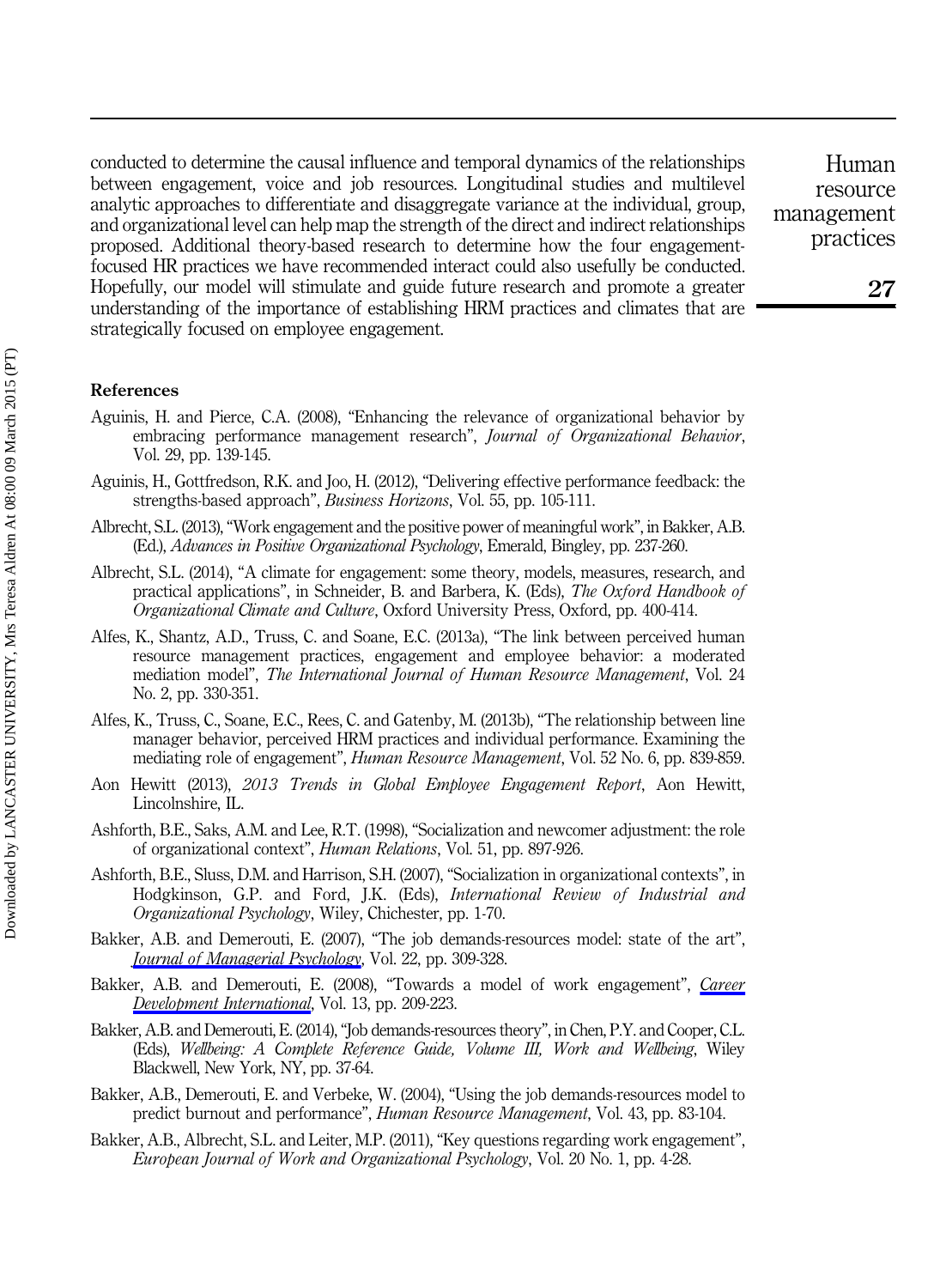| <b>JOEPP</b><br>2,1 | Bakker, A.B., Demerouti, E. and Sanz-Vergel, A.I. (2014), "Burnout and work engagement: the<br>[D-R approach", Annual Review of Organizational Psychology and Organizational Behavior<br>Vol. 1. pp. 389-411. |
|---------------------|---------------------------------------------------------------------------------------------------------------------------------------------------------------------------------------------------------------|
|                     | Bandura, A. (2008), "An agentic perspective on positive psychology", in Lopez, S.J. (Ed.), <i>Positive</i><br><i>Psychology, Vol. 1, Greenwood, Westport, CT, pp. 167-196.</i>                                |

- Barbier, M., Hansez, I., Chmiel, N. and Demerouti, E. (2013), "Performance expectations, personal resources, and job resources: how do they predict work engagement?", European Journal of Work and Organizational Psychology, Vol. 22, pp. 750-762.
- Bateman, T.S. and Crant, J.M. (1993), "The proactive component of organizational behavior", Journal of Organizational Behavior, Vol. 14, pp. 103-118.
- Bauer, T.N. and Green, S.G. (1998), "Testing the combined effects of newcomer information seeking and manager behavior on socialization", Journal of Applied Psychology, Vol. 83, pp. 72-83.
- Becker, B.E. and Huselid, M.A. (2006), "Strategic human resources management: where do we go from here?", Journal of Management, Vol. 32, pp. 898-925.
- Becker, B.E., Huselid, M.A., Pickus, P.S. and Spratt, M.F. (1997), "HR as a source of shareholder value: research and recommendations", Human Resource Management, Vol. 36 No. 1, pp. 39-47.
- Berg, J.M., Wrzesniewski, A. and Dutton, J.E. (2010), "Perceiving and responding to challenges in job crafting at different ranks: when proactivity requires adaptivity", Journal of Organizational Behavior, Vol. 31, pp. 158-186.
- Boswell, W.R., Boudreau, J.W. and Tichy, J. (2005), "The relationship between employee job change and job satisfaction: the honeymoon-hangover effect", Journal of Applied Psychology, Vol. 90, pp. 882-892.
- Bouskila-Yam, O. and Kluger, A.N. (2011), "Strength-based performance appraisal and goal setting", Human Resource Management Review, Vol. 21, pp. 137-147.
- Bowen, D.E. and Ostroff, C. (2004), "Understanding the HRM-firm performance linkages: the role of the strength of the HRM system", Academy of Management Review, Vol. 29 No. 2, pp. 203-221.
- Buchner, T.W. (2007), "Performance management theory: a look from the performer's perspective with implications for HRD", Human Resource Development International, Vol. 10, pp. 59-73.
- Christian, M.S., Garza, A.S. and Slaughter, J.E. (2011), "Work engagement: a quantitative review and test of its relations with task and contextual performance", Personnel Psychology, Vol. 64, pp. 89-136.
- Colarelli, S.M., Dean, R.A. and Konstans, C. (1987), "Comparative effects of personal and situational influences on job outcomes of new professionals", *Journal of Applied Psychology*, Vol. 72, pp. 558-566.
- Collings, D.G. and Mellahi, K. (2009), "Strategic talent management: a review and research agenda", Human Resource Management Review, Vol. 19, pp. 304-313.
- Combs, J., Liu, Y., Hall, A. and Ketchen, D. (2006), "How much do high-performance work practices matter? A meta-analysis of their effects on organizational performance", Personnel Psychology, Vol. 59 No. 3, pp. 501-528.
- Connolly, J.J. and Viswesvaran, C. (2000), "The role of affectivity in job satisfaction: a metaanalysis", Personality and Individual Differences, Vol. 29, pp. 265-281.
- Costa, P.L., Passos, A.M. and Bakker, A.B. (2014), "Team work engagement: a model of emergence", Journal of Occupational and Organizational Psychology, Vol. 87, pp. 414-436.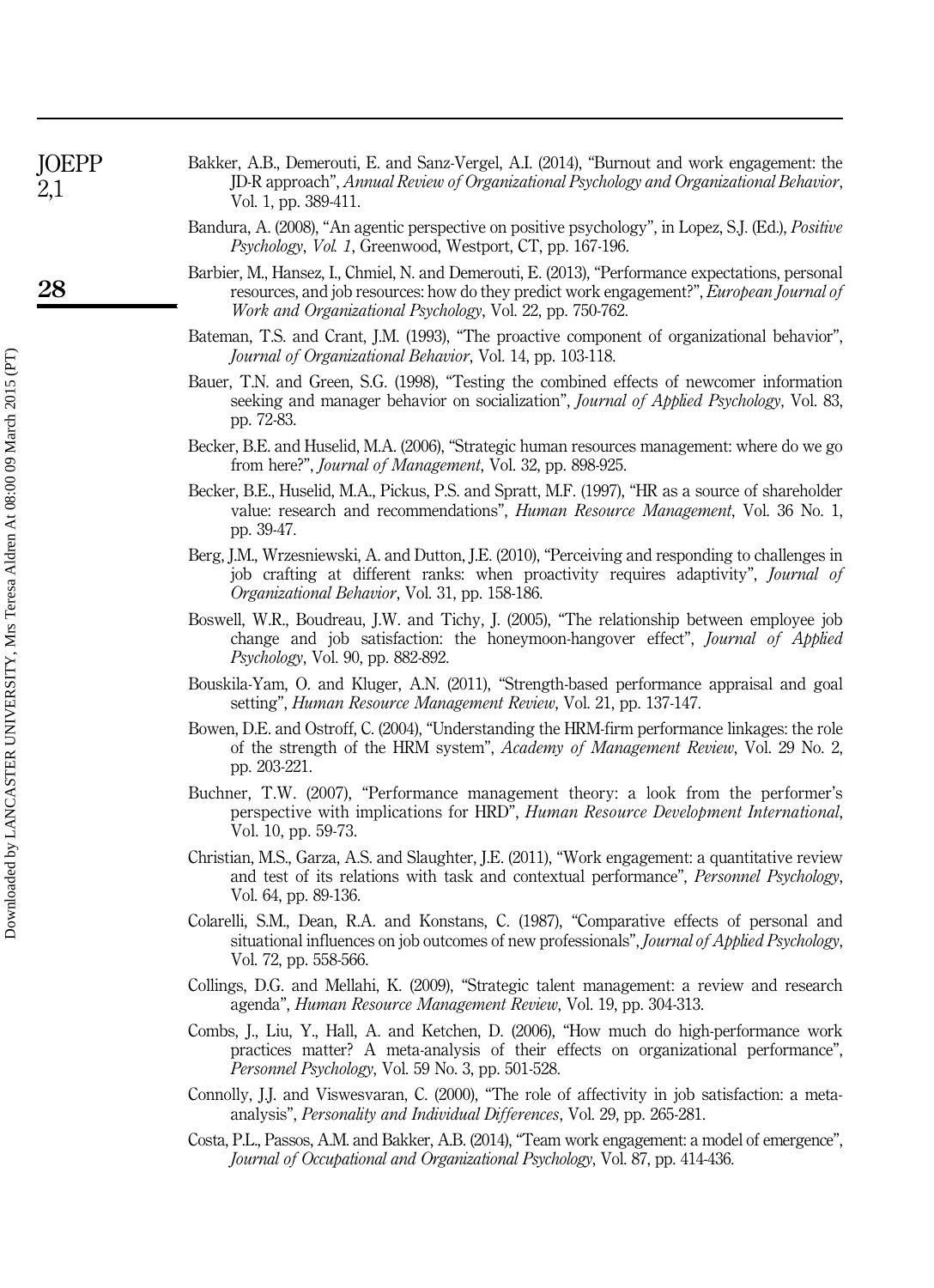- Costa, P.T. Jr and McCrae, R.R. (1992), Revised NEO Personality Inventory (NEO-PI-R) and NEO Five-Factor Inventory (NEO-FFI) Manual, Psychological Assessment Resources, Odessa, FL.
- Crawford, E.R., LePine, J.A. and Rich, B.L. (2010), "Linking job demands and resources to employee engagement and burnout: a theoretical extension and meta-analytic test", Journal of Applied Psychology, Vol. 95, pp. 834-848.
- Demerouti, E. and Cropanzano, R. (2010), "From thought to action: employee work engagement and job performance", in Bakker, A.B. and Leiter, M.P. (Eds), Work Engagement: A Handbook of Essential Theory and Research, Psychology Press, New York, NY, pp. 147-163.
- Demerouti, E., Bakker, A.B., Nachreiner, F. and Schaufeli, W.B. (2001), "The job demands-resources model of burnout", Journal of Applied Psychology, Vol. 86, pp. 499-512.
- Demerouti, E., Van Eeuwijk, E., Snelder, M. and Wild, U. (2011), "Assessing the effects of a 'personal effectiveness' training on psychological capital, assertiveness and self-awareness using self-other agreement", [Career Development International](http://www.emeraldinsight.com/action/showLinks?system=10.1108%2F13620431111107810), Vol. 16, pp. 60-81.
- DeNisi, A.S. and Pritchard, R.D. (2006), "Performance appraisal, performance management and improving individual performance: a motivational framework", Management and Organization Review, Vol. 2, pp. 253-277.
- Digman, J.M. (1990), "Personality structure: emergence of the five-factor model", *Annual Review of* Psychology, Vol. 41, pp. 417-440.
- Dollard, M.F. and Bakker, A.B. (2010), "Psychosocial safety climate as a precursor to conducive work environments, psychological health problems, and employee engagement", Journal of Occupational and Organizational Psychology, Vol. 83, pp. 579-599.
- Fletcher, C. and Perry, E.L. (2001), "Performance appraisal and feedback: a consideration of national culture and a review of contemporary research and future trends", in Anderson, N., Ones, D.S., Sinangil, H.K. and Viswesvaran, C. (Eds), Handbook of Industrial, Work, and Organizational Psychology, Vol. 1, Sage, Thousand Oaks, CA, pp. 127-144.
- Gelade, G.A. and Ivery, M. (2003), "The impact of human resource management and work climate on organizational performance", Personnel Psychology, Vol. 56 No. 2, pp. 383-404.
- Gratton, L. and Truss, C. (2003), "The three-dimensional people strategy: putting human resources policies into action", Academy of Management Executive, Vol. 17 No. 3, pp. 74-86.
- Griffin, M.A., Neal, A. and Parker, S.K. (2007), "A new model of work role performance: positive behaviour in uncertain and interdependent contexts", Academy of Management Journal, Vol. 50, pp. 327-347.
- Gruman, J.A. and Saks, A.M. (2011), "Performance management and employee engagement", Human Resource Management Review, Vol. 21, pp. 123-136.
- Guest, D.E. (1997), "Human resource management and performance: a review and research agenda", International Journal of Human Resource Management, Vol. 8 No. 3, pp. 263-276.
- Guest, D.E. (2011), "Human resource management and performance: still searching for some answers", Human Resource Management Journal, Vol. 21, pp. 3-13.
- Guest, D.E. (2014), "Employee engagement: a skeptical analysis", *[Journal of Organizational](http://www.emeraldinsight.com/action/showLinks?system=10.1108%2FJOEPP-04-2014-0017)* [Effectiveness: People and Performance](http://www.emeraldinsight.com/action/showLinks?system=10.1108%2FJOEPP-04-2014-0017), Vol. 1, pp. 141-156.
- Gupta, V. and Kumar, S. (2013), "Impact of performance appraisal justice on employee engagement: a study of Indian professionals", Employee Relations, Vol. 35, pp. 61-78.
- Hackman, J.R. and Oldham, G.R. (1980), Work Redesign, Addison-Wesley, Reading, MA.
- Hakanen, J.J., Bakker, A.B. and Schaufeli, W.B. (2006), "Burnout and work engagement among teachers", Journal of School Psychology, Vol. 43, pp. 495-513.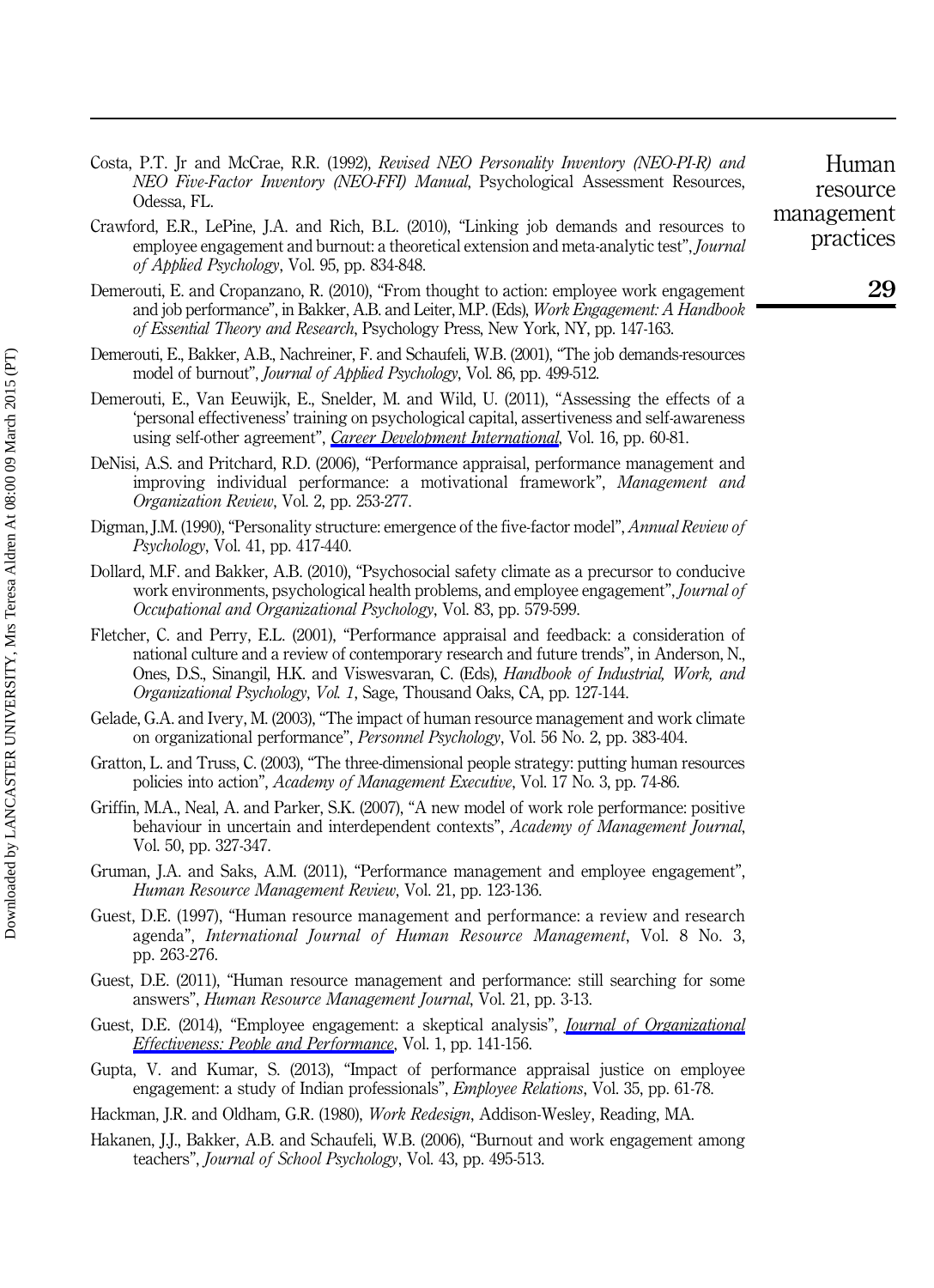| <b>JOEPP</b><br>2,1 | Hakanen, J.J., Perhoniemi, R. and Toppinen-Tanner, S. (2008), "Positive gain spirals at work: from<br>job resources to work engagement, personal initiative and work-unit innovativeness",<br><i>Journal of Vocational Behavior, Vol. 73, pp. 78-91.</i>                                              |
|---------------------|-------------------------------------------------------------------------------------------------------------------------------------------------------------------------------------------------------------------------------------------------------------------------------------------------------|
| 30                  | Halbesleben, J.R.B. (2010), "A meta-analysis of work engagement: relationships with burnout,<br>demands, resources and consequences", in Bakker, A.B. and Leiter, M.P. (Eds), Work<br><i>Engagement: A Handbook of Essential Theory and Research, Psychology Press, New York,</i><br>NY, pp. 102-117. |
|                     | Hallberg, U.E. and Schaufeli, W.B. (2006), "Same same' but different? Can work engagement be<br>discriminated from job involvement and organizational commitment?", European Psychologist,<br>Vol. 11, pp. 119-127.                                                                                   |
|                     | Harter, J.K. and Blacksmith, N. (2010), "Employee engagement and the psychology of joining,<br>staying in, and leaving organizations", in Linley, P.A., Harrington, S. and Garcea, N. (Eds),<br>Oxford Handbook of Positive Psychology and Work, Oxford University Press, Oxford,<br>pp. 121-130.     |
|                     | Herriot, P. (2002), "Selection and self: selection as a social process", <i>European Journal of Work and</i><br><i>Organizational Psychology, Vol. 11, pp. 385-402.</i>                                                                                                                               |

- Hobfoll, S.E., Johnson, R.J., Ennis, N. and Jackson, A.P. (2003), "Resource loss, resource gain, and emotional outcomes among inner city women", Journal of Personality and Social Psychology, Vol. 84, pp. 632-643.
- Humphrey, S.E., Nahrgang, J.D. and Morgeson, F.P. (2007), "Integrating motivational, social, and contextual work design features: a meta-analytic summary and theoretical extension of the work design literature", Journal of Applied Psychology, Vol. 92 No. 5, pp. 1332-1356.
- Inceoglu, I. and Warr, P. (2011), "Personality and job engagement", Journal of Personnel Psychology, Vol. 10, pp. 177-181.
- Jiang, J.Y. and Liu, C.-W. (2015), "High performance work systems and organizational effectiveness: the mediating role of social capital", Human Resource Management Review, Vol. 25, pp. 126-137.
- Jiang, K., Lepak, D.P., Hu, J. and Baer, J.C. (2012), "How does human resource management influence organizational outcomes? A meta-analytic investigation of mediating mechanisms", Academy of Management Journal, Vol. 55 No. 6, pp. 1264-1294.
- Judge, T.A., Heller, D. and Mount, M.K. (2002), "Five-factor model of personality and job satisfaction: a meta-analysis", *Journal of Applied Psychology*, Vol. 87, pp. 530-541.
- Judge, T.A., Van Vianen, A.E.M. and De Pater, I. (2004), "Emotional stability, core self-evaluations, and job outcomes: a review of the evidence and an agenda for future research", *Human* Performance, Vol. 17, pp. 325-346.
- Kahn, W.A. (1990), "Psychological conditions of personal engagement and disengagement at work", Academy of Management Journal, Vol. 33 No. 4, pp. 692-724.
- Katz, R. (1980), "Time and work: toward an integrative perspective", in Staw, B. and Cummings, L.L. (Eds), Research in Organizational Behavior, Vol. 2, JAI Press, Greenwich, CT, pp. 81-127.
- Kehoe, R.R. and Wright, P.M. (2013), "The impact of high-performance human resource practices on employees' attitudes and behaviors", Journal of Management, Vol. 39 No. 2, pp. 366-391.
- Kim, H.J., Shin, K.H. and Swanger, N. (2009), "Burnout and engagement: a comparative analysis using the big five personality dimensions", *International Journal of Hospitality Management*, Vol. 28, pp. 96-104.
- Klein, H.J. and Heuser, A.E. (2008), "The learning of socialization content: a framework for researching orientating practices", [Research in Personnel and Human Resources Management](http://www.emeraldinsight.com/action/showLinks?system=10.1016%2FS0742-7301%2808%2927007-6). Vol. 27, pp. 279-336.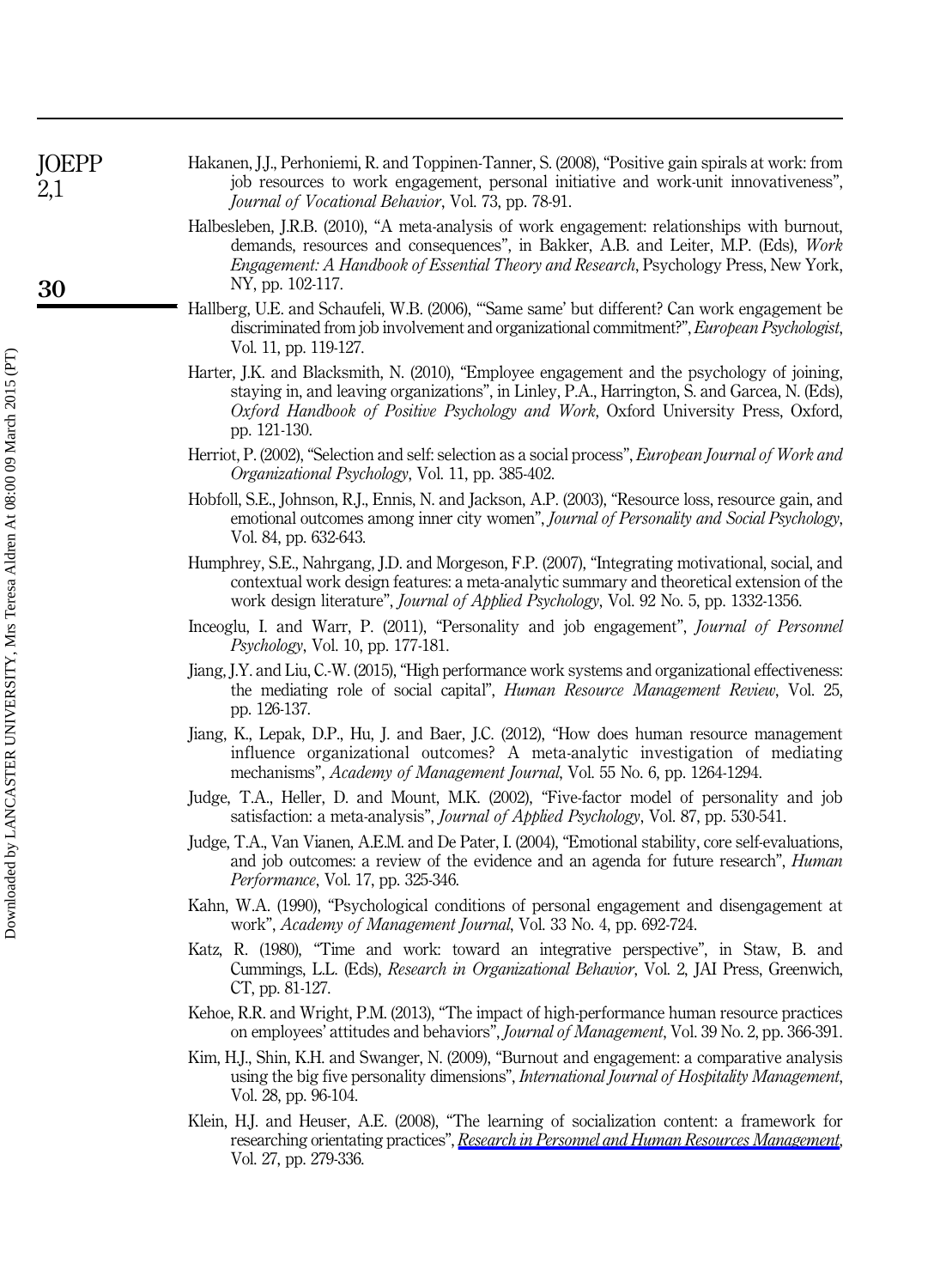- Kristof, A.L. (2006), "Person-organization fit: an integrative review of its conceptualizations, measurement, and implications", Personnel Psychology, Vol. 49, pp. 1-49.
- Langelaan, S., Bakker, A.B., van Doornen, L. and Schaufeli, W.B. (2006), "Burnout and work engagement: do individual differences make a difference?", Personality and Individual Differences, Vol. 40, pp. 521-532.
- Latham, G.P. and Skarlicki, D.P. (1995), "Criterion-related validity of the situational and patterned behavior description interviews with organizational citizenship behavior", *Human* Performance, Vol. 8, pp. 67-80.
- Latham, G.P., Almost, J., Mann, S. and Moore, C. (2005), "New developments in performance management", Organizational Dynamics, Vol. 34, pp. 77-87.
- Louis, M.R. (1980), "Surprise and sense making: what newcomers experience in entering unfamiliar organizational settings", Administrative Science Quarterly, Vol. 64, pp. 226-251.
- Lundberg, C.C. and Young, C.A. (1997), "Newcomer socialization: critical incidents in hospitality organizations", Journal of Hospitality & Tourism Research, Vol. 21, pp. 58-74.
- Luthans, F., Youseff, C.M. and Avolio, B.J. (2007), Psychological Capital, Oxford University Press, New York, NY.
- Luthans, F., Avey, J.B., Avolio, B.J. and Peterson, S.J. (2010), "The development and resulting performance impact of positive psychological capital", Human Resource Development Quarterly, Vol. 21, pp. 41-67.
- Macey, W.H. and Schneider, B. (2008), "The meaning of employee engagement", *Industrial and* Organizational Psychology: Perspectives on Science and Practice, Vol. 1, pp. 3-30.
- Macey, W.H., Schneider, B., Barbera, K.M. and Young, S.A. (2009), Employee Engagement: Tools for Analysis, Practice, and Competitive Advantage, Wiley-Blackwell, Malden, WA.
- Mäkikangas, A., Feldt, T., Kinnunen, U. and Mauno, S. (2013), "Does personality matter? A review on individual differences in occupational well-being", in Bakker, A.B. (Ed.), [Advances in](http://www.emeraldinsight.com/action/showLinks?system=10.1108%2FS2046-410X%282013%290000001008) [Positive Organizational Psychology](http://www.emeraldinsight.com/action/showLinks?system=10.1108%2FS2046-410X%282013%290000001008), Emerald, Bingley, pp. 107-143.
- Maslach, C. and Leiter, M.P. (2008), "Early predictors of job burnout and engagement", *Journal of* Applied Psychology, Vol. 93, pp. 498-512.
- Mauno, S., Kinnunen, U., Mäkikangas, A. and Feldt, T. (2010), "Job demands and resources as antecedents of work engagement: a qualitative review and directions for future research", in Albrecht, S.L. (Ed.), Handbook of Employee Engagement: Perspectives, Issues, Research and Practice, Edward Elgar Publishers, Cheltenham, pp. 111-128.
- May, D.R., Gilson, R.L. and Harter, L.M. (2004), "The psychological conditions of meaningfulness, safety and availability and the engagement of the human spirit at work", *Journal of* Occupational and Organizational Psychology, Vol. 77, pp. 11-37.
- Menguc, B., Auh, S., Fisher, M. and Haddad, A. (2013), "To be engaged or not to be engaged: the antecedents and consequences of service employee engagement", Journal of Business Research, Vol. 66, pp. 2163-2170.
- Messersmith, J.G., Patel, P.C. and Lepak, D.P. (2011), "Unlocking the black box: exploring the link between high-performance work systems and performance", Journal of Applied Psychology, Vol. 96 No. 6, pp. 1105-1118.
- Mone, E.M. and London, M. (2010), Employee Engagement Through Effective Performance Management: A Practical Guide for Managers, Routledge, New York, NY.
- Mone, E.M., Eisinger, C., Guggenheim, K., Price, B. and Stine, C. (2011), "Performance management at the wheel: driving employee engagement in organizations", *Journal of* Business and Psychology, Vol. 26, pp. 205-212.

resource management practices

Human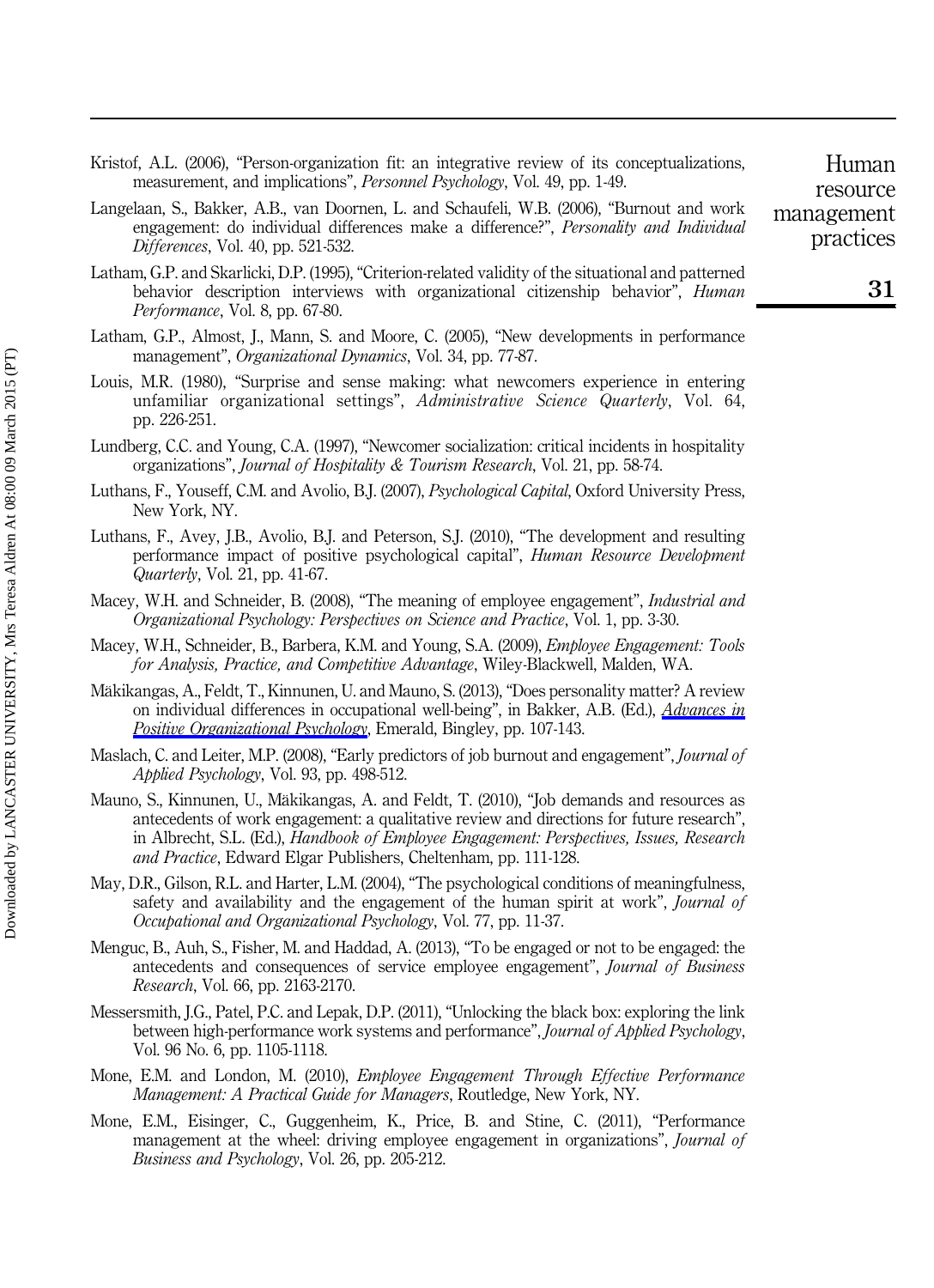| <b>JOEPP</b><br>2,1 | Morgeson, F.P. and Dierdorff, E.C. (2011), "Work analysis: from technique to theory"<br>in Zedeck, S. (Ed.), APA Handbook of Industrial and Organizational Psychology, Vol. 2.<br>American Psychological Association, Washington, DC, pp. 3-41. |
|---------------------|-------------------------------------------------------------------------------------------------------------------------------------------------------------------------------------------------------------------------------------------------|
|                     | Morrison, E.W. (2014), "Employee voice and silence", <i>Annual Review of Organizational Psychology</i><br><i>and Organizational Behavior, Vol. 1, pp. 173-197.</i>                                                                              |
|                     |                                                                                                                                                                                                                                                 |

Parker, S.K. and Ohly, S. (2008), "Designing motivating jobs: an expanded framework for linking work characteristics and motivation", in Kanfer, R., Chen, G. and Pritchard, R.D. (Eds), Work Motivation: Past, Present and Future, LEA/Psychology Press, New York, NY, pp. 233-284.

- Parker, S.K. and Collins, C.G. (2010), "Taking stock: integrating and differentiating multiple proactive behaviors", Journal of Management, Vol. 36, pp. 633-662.
- Parzefall, M.-R. and Hakanen, J. (2010), "Psychological contract and its motivational and health-enhancing properties", *[Journal of Managerial Psychology](http://www.emeraldinsight.com/action/showLinks?system=10.1108%2F02683941011013849)*, Vol. 25, pp. 4-21.
- Posthuma, R.A., Campion, M.C., Masimova, M. and Campion, M.A. (2013), "A High performance work practices taxonomy: integrating the literature and directing future research", *Journal* of Management, Vol. 39 No. 5, pp. 1184-1220.
- Pratt, M.G. and Ashforth, B.E. (2003), "Fostering meaningfulness in working and at work", in Cameron, K.S., Dutton, J.E. and Quinn, R.E. (Eds), Positive Organizational Scholarship: Foundations of a New Discipline, Berrett-Koehler, San Francisco, CA, pp. 309-327.
- Pulakos, E.D., Mueller-Hanson, R.A. and O'Leary, R.S. (2008), "Performance management in the United States", in Varma, A., Budhwar, P.S. and DeNisi, A. (Eds), Performance Management Systems: A Global Perspective, Routledge, New York, NY, pp. 97-114.
- Purcell, J., Kinnie, N., Hutchinson, S., Rayton, B. and Swart, J. (2003), Understanding the People and Performance Link: Unlocking the Black Box, Chartered Institute for Personnel and Development, London.
- Reichers, A.E. (1987), "An interactionist perspective on newcomer socialization rates", Academy of Management Review, Vol. 12, pp. 278-287.
- Rich, B.L., LePine, J.A., Crawford, E.R. (2010), "Job engagement: antecedents and effects on job performance", Academy of Management Journal, Vol. 53, pp. 617-635.
- Richardson, J. and West, M.A. (2010), "Engaged work teams", in Albrecht, S.L. (Ed.), Handbook of Employee Engagement: Perspectives, Issues, Research and Practice, Edward Elgar Publishers, Cheltenham, pp. 323-340.
- Robertson, I.T. and Cooper, C.L. (2010), "Full engagement: the integration of employee engagement and psychological well-being", *[Leadership & Organization Development](http://www.emeraldinsight.com/action/showLinks?system=10.1108%2F01437731011043348) [Journal](http://www.emeraldinsight.com/action/showLinks?system=10.1108%2F01437731011043348)*, Vol. 31 No. 4, pp. 324-336.
- Rollag, K., Parise, S. and Cross, R. (2005), "Getting new hires up to speed quickly", MIT Sloan Management Review, Vol. 46, pp. 35-41.
- Rothstein, M.G. and Goffin, R.D. (2006), "The use of personality measures in personnel selection: what does current research support?", Human Resource Management Review, Vol. 16, pp. 155-180.
- Saks, A. and Gruman, J.A. (2014), "Making organizations more effective through organizational socialization", *[Journal of Organizational Effectiveness: People and Performance](http://www.emeraldinsight.com/action/showLinks?system=10.1108%2FJOEPP-07-2014-0036)*, Vol. 1, pp. 261-280.
- Saks, A.M. (1995), "Longitudinal field investigation of the moderating and mediating effects of self-efficacy on the relationship between training and newcomer adjustment", Journal of Applied Psychology, Vol. 80, pp. 211-225.
- Saks, A.M. (2006), "Antecedents and consequences of employee engagement", *[Journal of](http://www.emeraldinsight.com/action/showLinks?system=10.1108%2F02683940610690169)* [Managerial Psychology](http://www.emeraldinsight.com/action/showLinks?system=10.1108%2F02683940610690169), Vol. 21, pp. 600-619.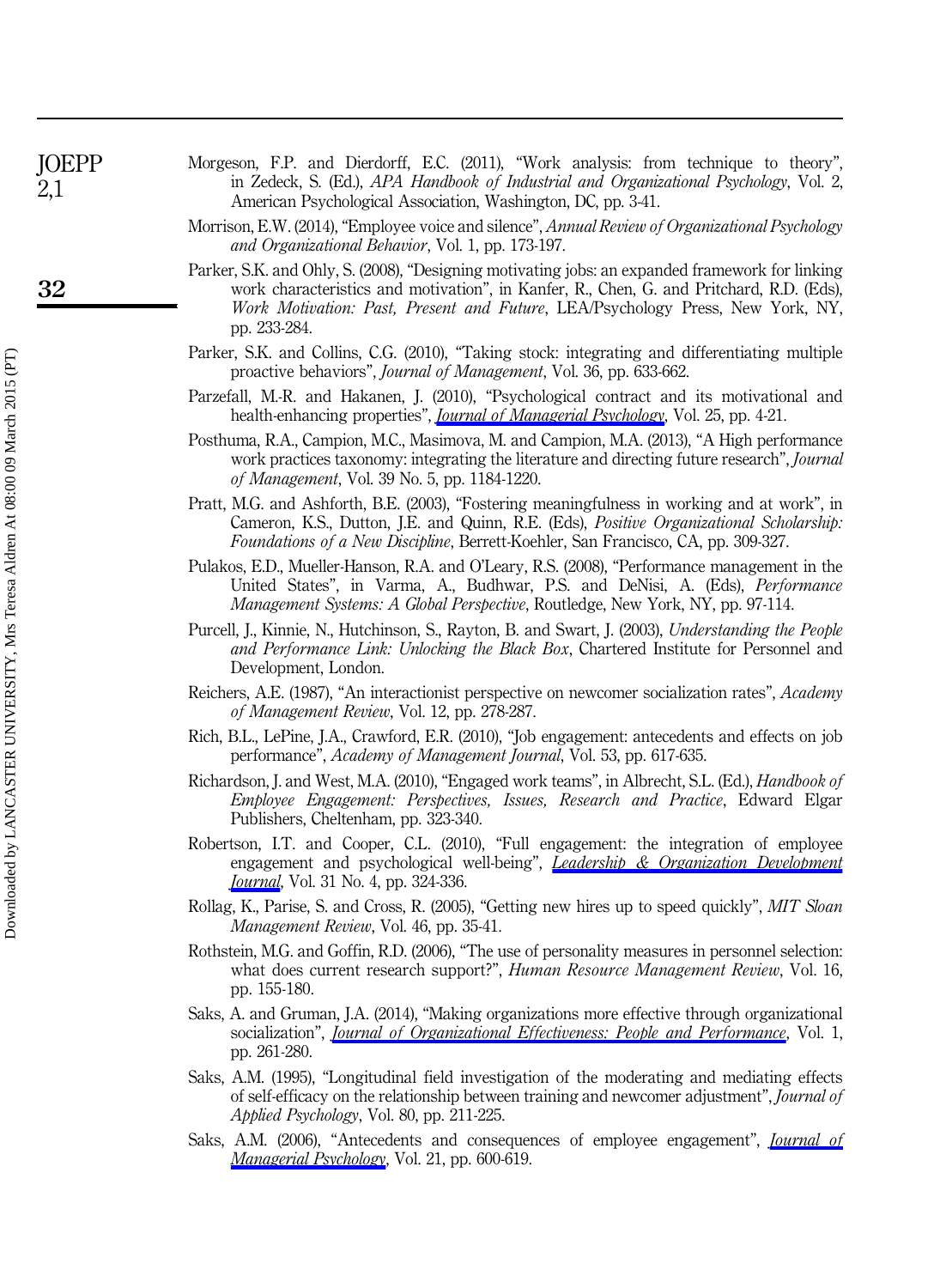- Saks, A.M. and Ashforth, B.E. (1997), "Organizational socialization: making sense of the past and present as a prologue for the future", Journal of Vocational Behavior, Vol. 51, pp. 234-79.
- Saks, A.M. and Ashforth, B.E. (2000), "The role of dispositions, entry stressors, and behavioral plasticity theory in predicting newcomers' adjustment to work", Journal of Organizational Behavior, Vol. 21, pp. 43-62.
- Saks, A.M. and Gruman, J.A. (2011), "Getting newcomers engaged: the role of socialization tactics", *[Journal of Managerial Psychology](http://www.emeraldinsight.com/action/showLinks?system=10.1108%2F02683941111139001)*, Vol. 26 No. 5, pp. 383-402.
- Saks, A.M., Uggerslev, K.L. and Fassina, N.E. (2007), "Socialization tactics and newcomer adjustment: a meta-analytic review and test of a model", Journal of Vocational Behavior, Vol. 70, pp. 413-446.
- Salanova, M., Schaufeli, W.B., Xanthopoulou, D. and Bakker, A.B. (2010), "The gain spiral of resources and work engagement: sustaining a positive worklife", in Bakker, A.B. and Leiter, M.P. (Eds), Work Engagement: A Handbook of Essential Theory and Research, Psychology Press, New York, NY, pp. 118-131.
- Schaufeli, W.B. (2014), "What is engagement?", in, Truss, C., Alfes, K., Shantz, A. and Soane, E. (Eds), Employee Engagement in Theory and Practice, Routledge, Oxon, pp. 15-35.
- Schaufeli, W.B. and Bakker, A.B. (2004), "Job demands, job resources, and their relationship with burnout and engagement: a multi-sample study", Journal of Organizational Behavior, Vol. 25, pp. 293-315.
- Schaufeli, W.B. and Salanova, M. (2007), "Work engagement: an emerging psychological concept and its implications for organizations", in Gilliland, S.W., Steiner, D.D. and Skarlicki, D.P. (Eds), Managing Social and Ethical Issues in Organizations, Information Age Publishing, Greenwich, CT, pp. 135-177.
- Schaufeli, W.B. and Salanova, M. (2008), "Enhancing work engagement through the management of human resources", in Näswall, K., Hellgren, J. and Sverke, M. (Eds), The Individual in the Changing Working Life, Cambridge University Press, New York, NY, pp. 380-402.
- Schaufeli, W.B. and Salanova, M. (2010), "How to improve work engagement?", in Albrecht, S.L. (Ed.), Handbook of Employee Engagement: Perspectives, Issues, Research and Practice, Edward Elgar Publishers, Cheltenham, pp. 399-415.
- Schaufeli, W.B., Salanova, M., González-Romá, V. and Bakker, A.B. (2002), "The measurement of engagement and burnout: a two sample confirmatory factor analytic approach", Journal of Happiness Studies, Vol. 3, pp. 71-92.
- Schmidt, F.L. and Hunter, J.E. (1998), "The validity and utility of selection methods in personnel psychology: practical and theoretical implications of 85 years of research findings", Psychological Bulletin, Vol. 124, pp. 262-274.
- Schneider, B., Hanges, P.H., Smith, D.B. and Salvaggio, A.N. (2003), "Which comes first: employee attitudes or organizational financial and market performance?", Journal of Applied Psychology, Vol. 88 No. 5, pp. 836-851.
- Shipton, H., West, M.A., Dawson, J., Birdi, K. and Patterson, M. (2006), "HRM as a predictor of innovation", Human Resource Management Journal, Vol. 16 No. 1, pp. 3-27.
- Simpson, M. (2008), "Engagement at work: a review of the literature", International Journal of Nursing Studies, Vol. 46, pp. 1012-1024.
- Singh, P. (2008), "Job analysis for a changing world", *Human Resource Management Review*, Vol. 18, pp. 87-99.
- Sparrow, P. (2014), "Strategic HRM and employee engagement", in Truss, C., Alfes, K., Shantz, A. and Soane, E. (Eds), Employee Engagement in Theory and Practice, Routledge, Oxon, pp. 99-115.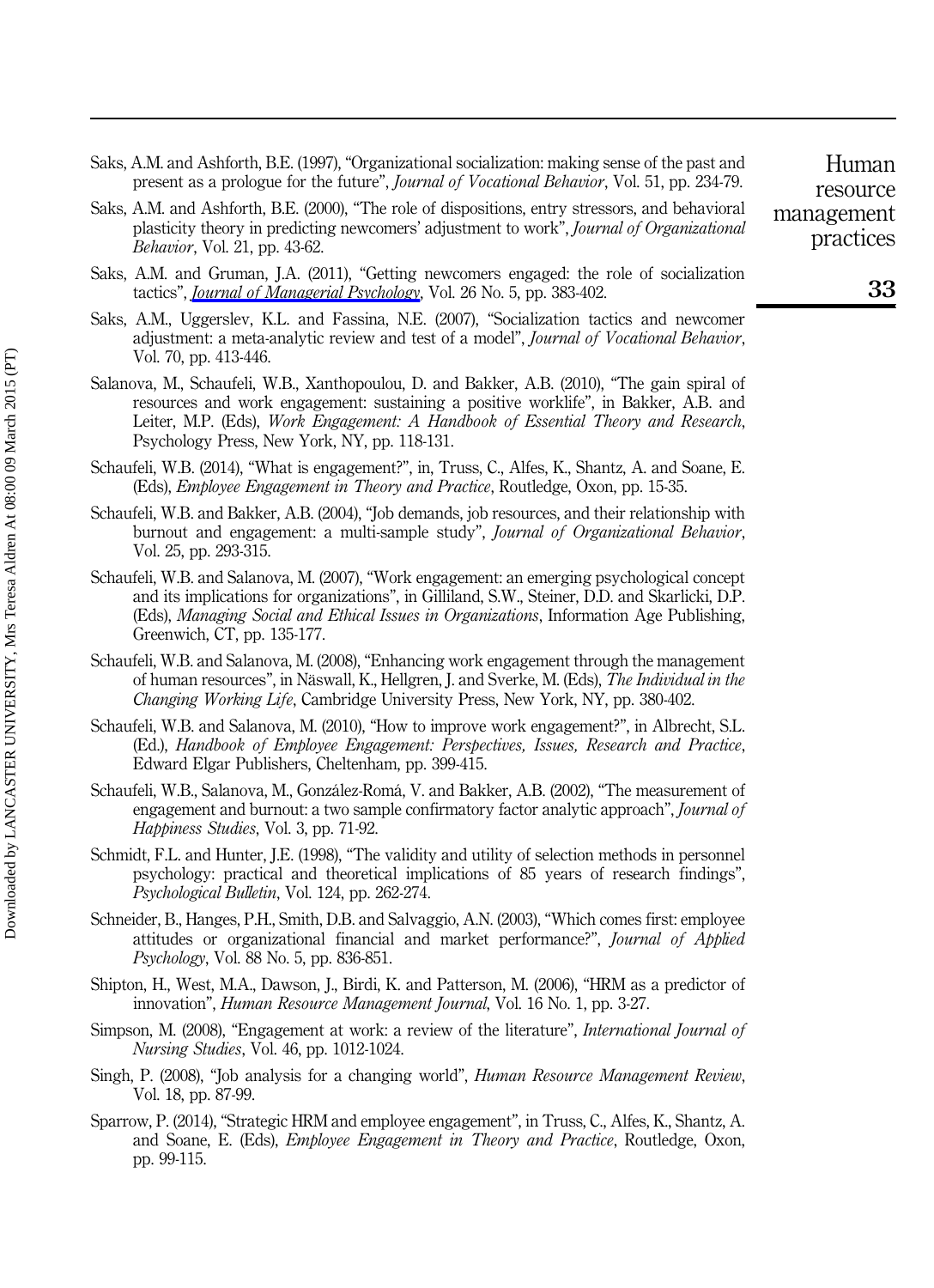| <b>JOEPP</b><br>2,1 | Sparrow, P. and Balain, S. (2010), "Engaging HR strategists: do the logics match the realities?", in<br>Albrecht, S.L. (Ed.), Handbook of Employee Engagement: Perspectives, Issues, Research and<br><i>Practice</i> , Edward Elgar Publishers, Cheltenham, pp. 283-296.                         |
|---------------------|--------------------------------------------------------------------------------------------------------------------------------------------------------------------------------------------------------------------------------------------------------------------------------------------------|
|                     | Sparrow, P.R. (2001), "Developing diagnostics for high performance organization cultures", in<br>Cartwright, S., Cooper, C. and Earley, C. (Eds), The International Handbook of Culture and<br><i>Climate</i> , John Wiley, Chichester, pp. 85-106.                                              |
| 34                  | Sue-Chan, C. and Latham, G.P. (2004), "The relative effectiveness of external, peer, and<br>self-coaches", <i>Applied Psychology: An International Review</i> , Vol. 53, pp. 260-278.                                                                                                            |
|                     | Sun, L.Y., Arvee, S. and Law, K.S. (2007), "High performance human resource practices,<br>citizenship behavior, and organizational performance: a relational perspective", Academy<br>of Management Journal, Vol. 50, pp. 558-577.                                                               |
|                     | Takeuchi, R., Chen, G. and Lepak, D.P. (2009), "Through the looking glass of a social system:<br>cross-level effects of high-performance work systems on employees' attitudes", <i>Personnel</i><br>$P$ sychology, Vol. 62, pp. 1-29.                                                            |
|                     | Terborg, J.R. (1981), "Interactional psychology and research on human behaviour in<br>organizations", <i>Academy of Management Review</i> , Vol. 6, pp. 569-576.                                                                                                                                 |
|                     | Tett, R.P. and Burnett, D.D. (2003), "A personality trait-based interactionist model of job<br>performance", <i>Journal of Applied Psychology</i> , Vol. 88, pp. 500-517.                                                                                                                        |
|                     | Tims, M., Bakker, A.B. and Derks, D. (2012), "Development and validation of the job crafting<br>scale", Journal of Vocational Behavior, Vol. 80, pp. 173-186.                                                                                                                                    |
|                     | Tims, M., Bakker, A.B. and Derks, D. (2013), "The impact of job crafting on job demands,<br>job resources, and well-being", Journal of Occupational Health Psychology, Vol. 18,<br>pp. 230-240.                                                                                                  |
|                     | Tims, M., Bakker, A.B. and Derks, D. (in press), "Job crafting and job performance: a longitudinal<br>study", European Journal of Work and Organizational Psychology.                                                                                                                            |
|                     | Truss, C., Shantz A., Soane, E., Alfes, K. and Delbridge, R. (2013), "Employee engagement,<br>organisational performance and individual well-being; exploring the evidence, developing<br>the theory", The International Journal of Human Resource Management, Vol. 24 No. 14,<br>pp. 2657-2669. |

- Van den Heuvel, M., Demerouti, E., Schreurs, B.H.J., Bakker, A.B. and Schaufeli, W.B. (2009), "Does meaning-making help during organizational change? Development and validation of a new scale", [Career Development International](http://www.emeraldinsight.com/action/showLinks?system=10.1108%2F13620430910997277), Vol. 14, pp. 508-533.
- Van Dyne, L.V. and LePine, J.A. (1998), "Helping and voice extra-role behavior: evidence of construct and predictive validity", Academy of Management Journal, Vol. 41, pp. 108-119.
- Van Maanen, J. (1975), "Police socialization: a longitudinal examination of job attitudes in an urban police department", Administrative Science Quarterly, Vol. 20, pp. 207-228.
- Vance, R.J. (2006), Employee Engagement and Commitment: A Guide to Understanding, Measuring, and Increasing Engagement in Your Organization; Effective Practice Guidelines, Society for Human Resource Management, Alexandria, VA.
- Verquer, M.T., Beehr, T.A. and Wagner, S.H. (2003), "A meta-analysis of the relationship between person-organization fit and work-related attitudes", Journal of Vocational Behavior, Vol. 63, pp. 473-489.
- Wildermuth, C. (2010), "The personal side of engagement: the influence of personality factors", in Albrecht, S.L. (Ed.), Handbook of Employee Engagement: Perspectives, Issues, Research and Practice, Edward Elgar Publishers, Cheltenham, pp. 197-217.
- Wright, P.M., Gardner, T.M., Moynihan, L.M. and Allen, M.R. (2005), "The relationship between HR practices and firm performance: examining causal order", Personnel Psychology, Vol. 58, pp. 409-446.